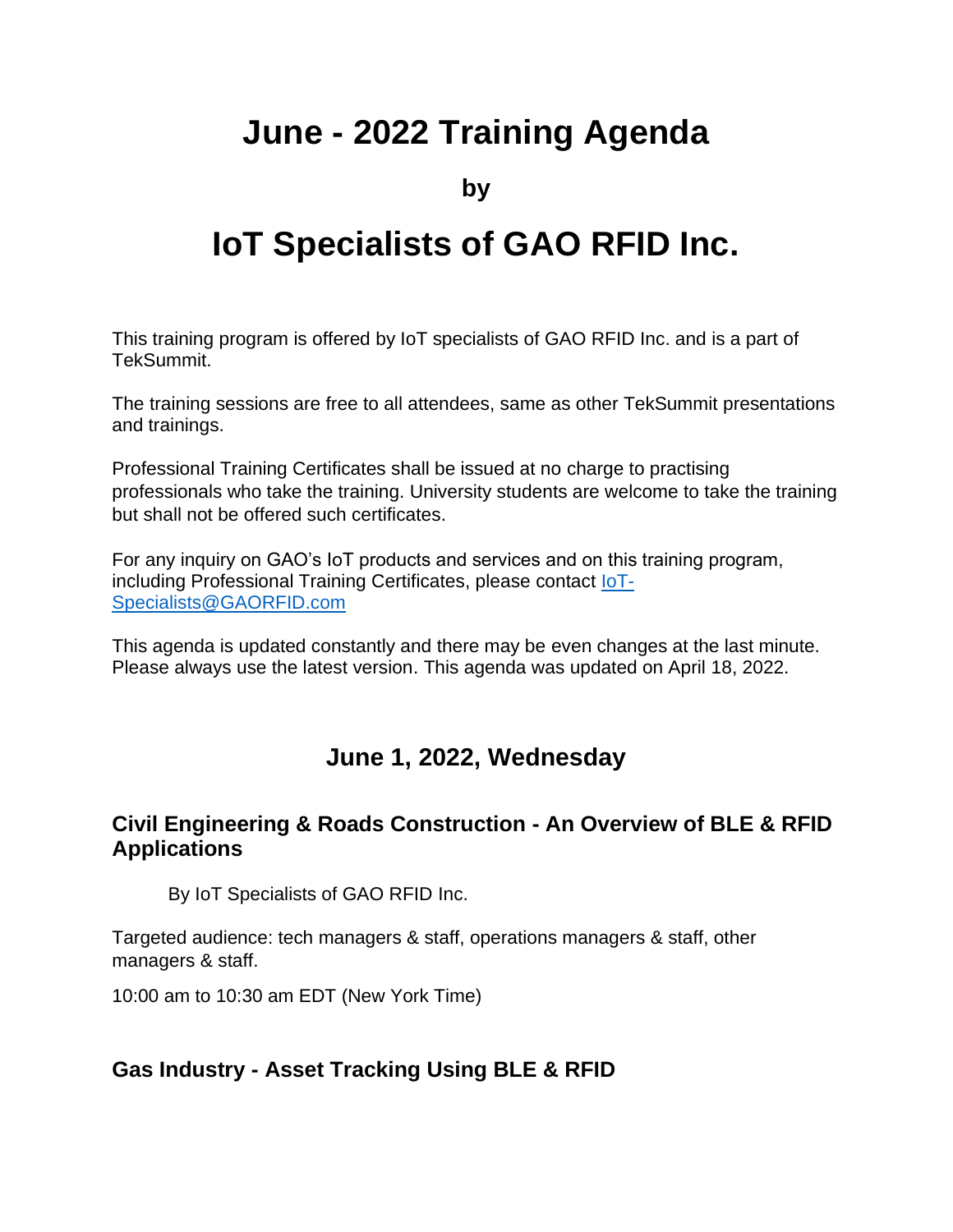Targeted audience: tech managers & staff, operations managers & staff, other managers & staff.

10:30 am to 11:00 am EDT (New York Time)

# **Gas Industry - Personnel Tracking Using BLE & RFID**

By IoT Specialists of GAO RFID Inc.

Targeted audience: tech managers & staff, operations managers & staff, other managers & staff.

11:00 am to 11:30 am EDT (New York Time)

#### **Gas Industry - Supply Chain & Logistics Management Using BLE & RFID**

By IoT Specialists of GAO RFID Inc.

Targeted audience: tech managers & staff, operations managers & staff, other managers & staff.

11:30 am to 12:00 pm EDT (New York Time)

# **Gas Industry - Access Control & Parking Systems Using BLE & RFID**

By IoT Specialists of GAO RFID Inc.

Targeted audience: tech managers & staff, operations managers & staff, other managers & staff.

12:00 pm to 12:30 pm EDT (New York Time)

# **Gas Industry - Positioning & Navigation Using BLE**

By IoT Specialists of GAO RFID Inc.

Targeted audience: tech managers & staff, operations managers & staff, other managers & staff.

12:30 pm to 1:00 pm EDT (New York Time)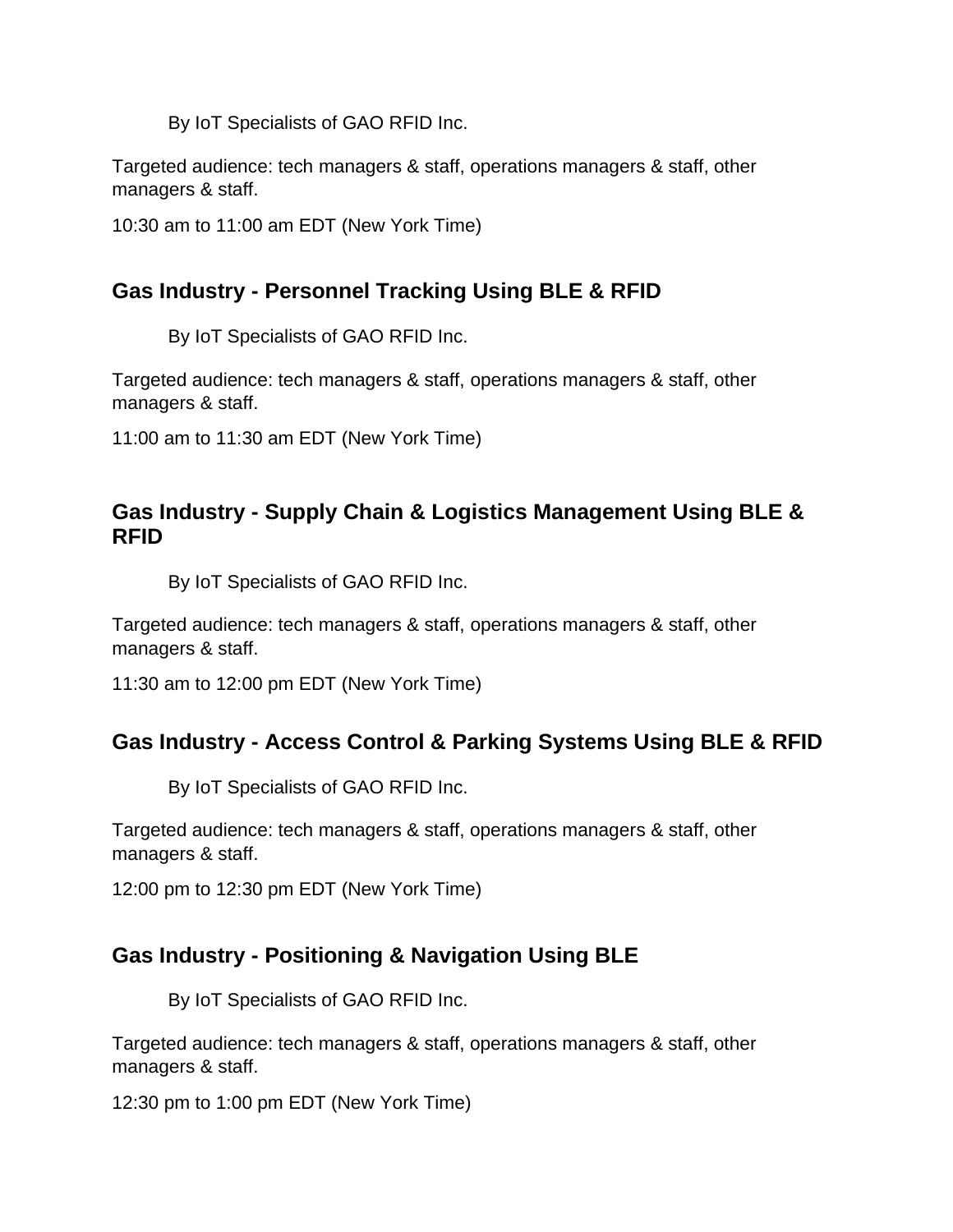# **June 2, 2022, Thursday**

# **Mining Industry - An Overview of BLE & RFID Applications**

By IoT Specialists of GAO RFID Inc.

Targeted audience: tech managers & staff, operations managers & staff, other managers & staff.

10:00 am to 10:30 am EDT (New York Time)

#### **Utility Industry - Asset Tracking Using BLE & RFID**

By IoT Specialists of GAO RFID Inc.

Targeted audience: tech managers & staff, operations managers & staff, other managers & staff.

10:30 am to 11:00 am EDT (New York Time)

# **Utility Industry - Personnel Tracking Using BLE & RFID**

By IoT Specialists of GAO RFID Inc.

Targeted audience: tech managers & staff, operations managers & staff, other managers & staff.

11:00 am to 11:30 am EDT (New York Time)

#### **Utility Industry - Supply Chain & Logistics Management Using BLE & RFID**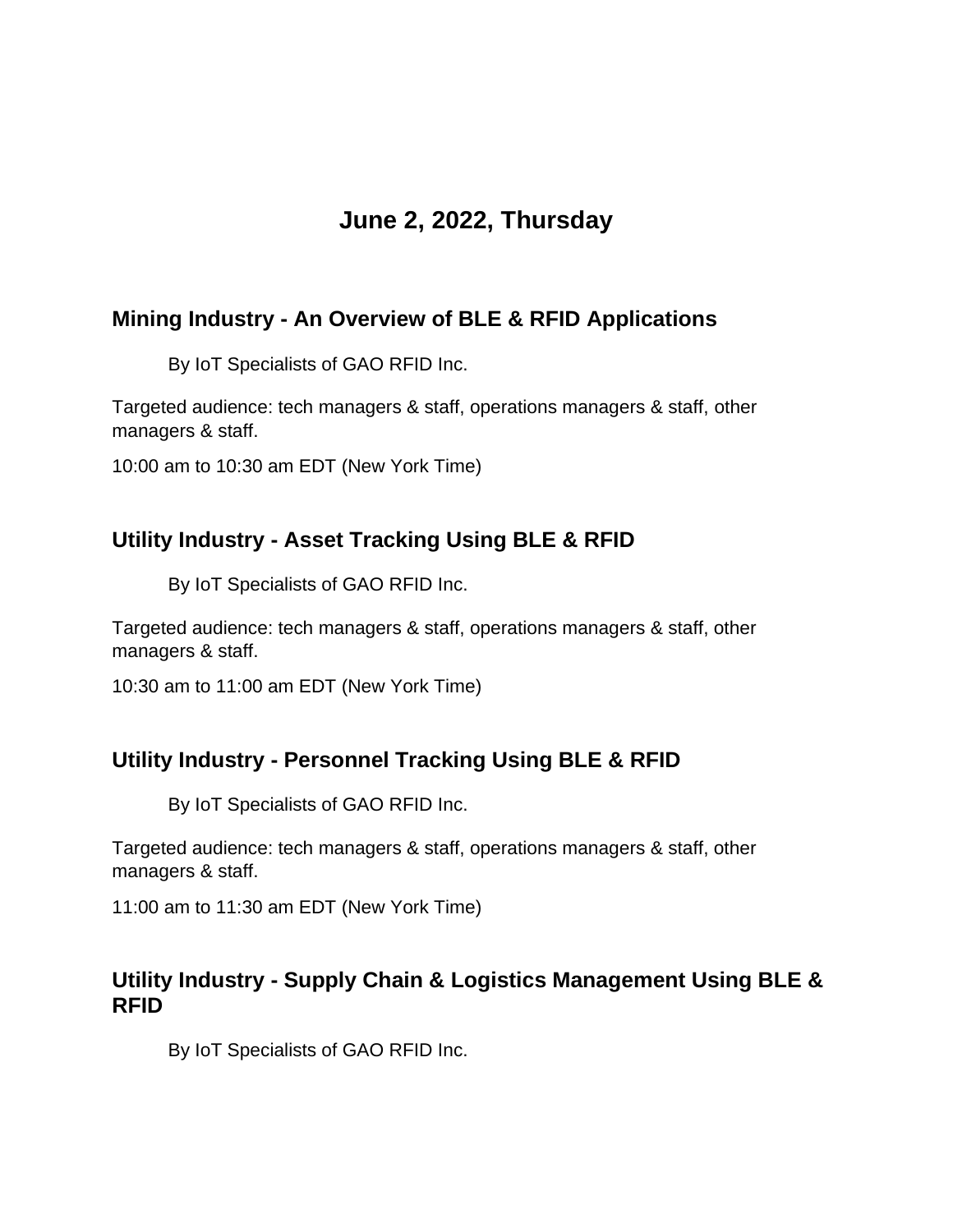11:30 am to 12:00 pm EDT (New York Time)

# **Utility Industry - Access Control & Parking Systems Using BLE & RFID**

By IoT Specialists of GAO RFID Inc.

Targeted audience: tech managers & staff, operations managers & staff, other managers & staff.

12:00 pm to 12:30 pm EDT (New York Time)

# **Utility Industry - Positioning & Navigation Using BLE**

By IoT Specialists of GAO RFID Inc.

Targeted audience: tech managers & staff, operations managers & staff, other managers & staff.

12:30 pm to 1:00 pm EDT (New York Time)

# **Defense Industry - An Overview of BLE & RFID Applications**

By IoT Specialists of GAO RFID Inc.

Targeted audience: tech managers & staff, operations managers & staff, other managers & staff.

1:00 pm to 1:30 pm EDT (New York Time)

# **Waste Management - Asset Tracking Using BLE & RFID**

By IoT Specialists of GAO RFID Inc.

Targeted audience: tech managers & staff, operations managers & staff, other managers & staff.

1:30 pm to 2:00 pm EDT (New York Time)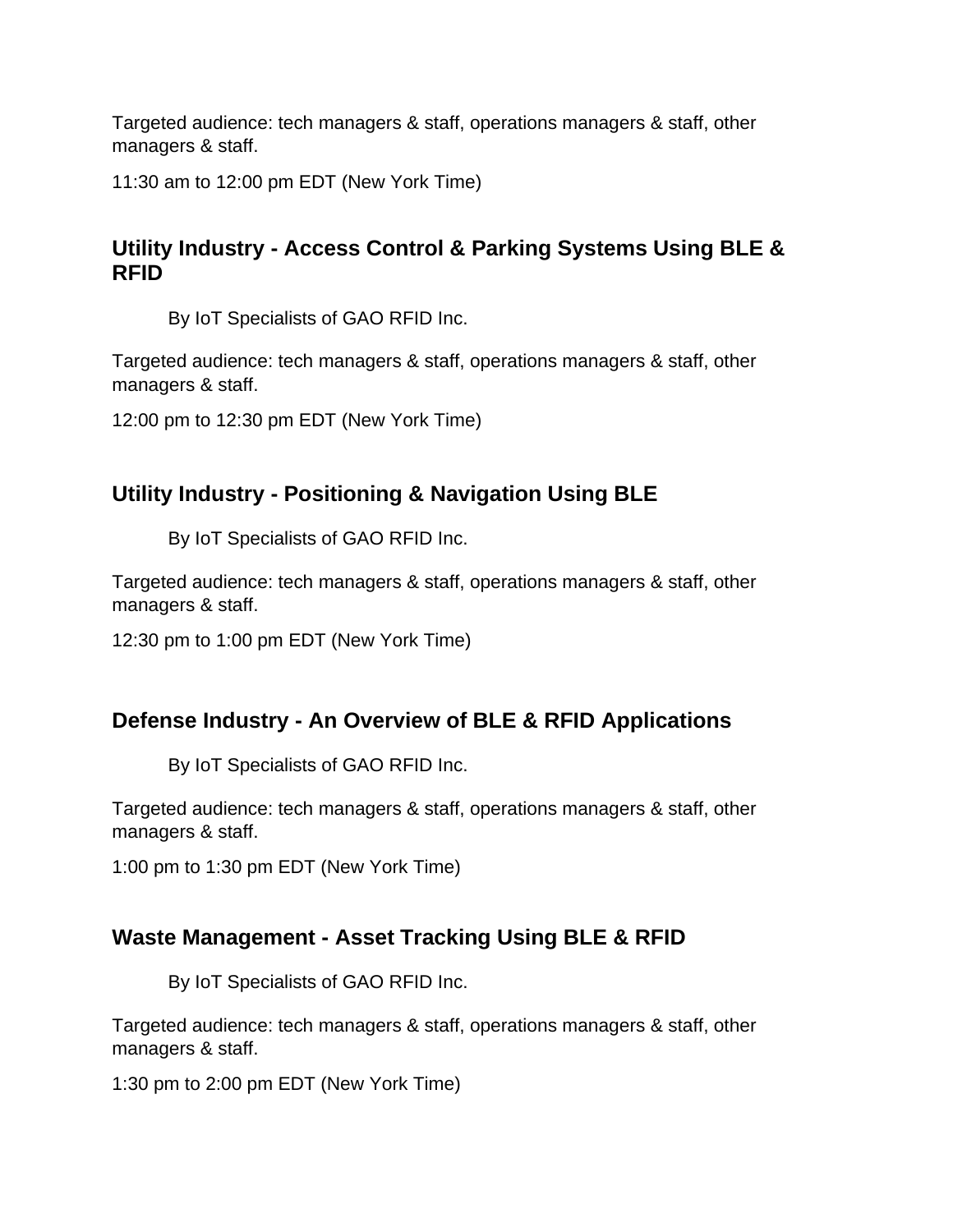# **June 3, 2022, Friday**

# **Waste Management - Personnel Tracking Using BLE & RFID**

By IoT Specialists of GAO RFID Inc.

Targeted audience: tech managers & staff, operations managers & staff, other managers & staff.

10:00 am to 10:30 am EDT (New York Time)

# **Waste Management - Supply Chain & Logistics Management Using BLE & RFID**

By IoT Specialists of GAO RFID Inc.

Targeted audience: tech managers & staff, operations managers & staff, other managers & staff.

10:30 am to 11:00 am EDT (New York Time)

#### **Waste Management - Access Control & Parking Systems Using BLE & RFID**

By IoT Specialists of GAO RFID Inc.

Targeted audience: tech managers & staff, operations managers & staff, other managers & staff.

11:00 am to 11:30 am EDT (New York Time)

# **Waste Management - Positioning & Navigation Using BLE**

By IoT Specialists of GAO RFID Inc.

Targeted audience: tech managers & staff, operations managers & staff, other managers & staff.

11:30 am to 12:00 pm EDT (New York Time)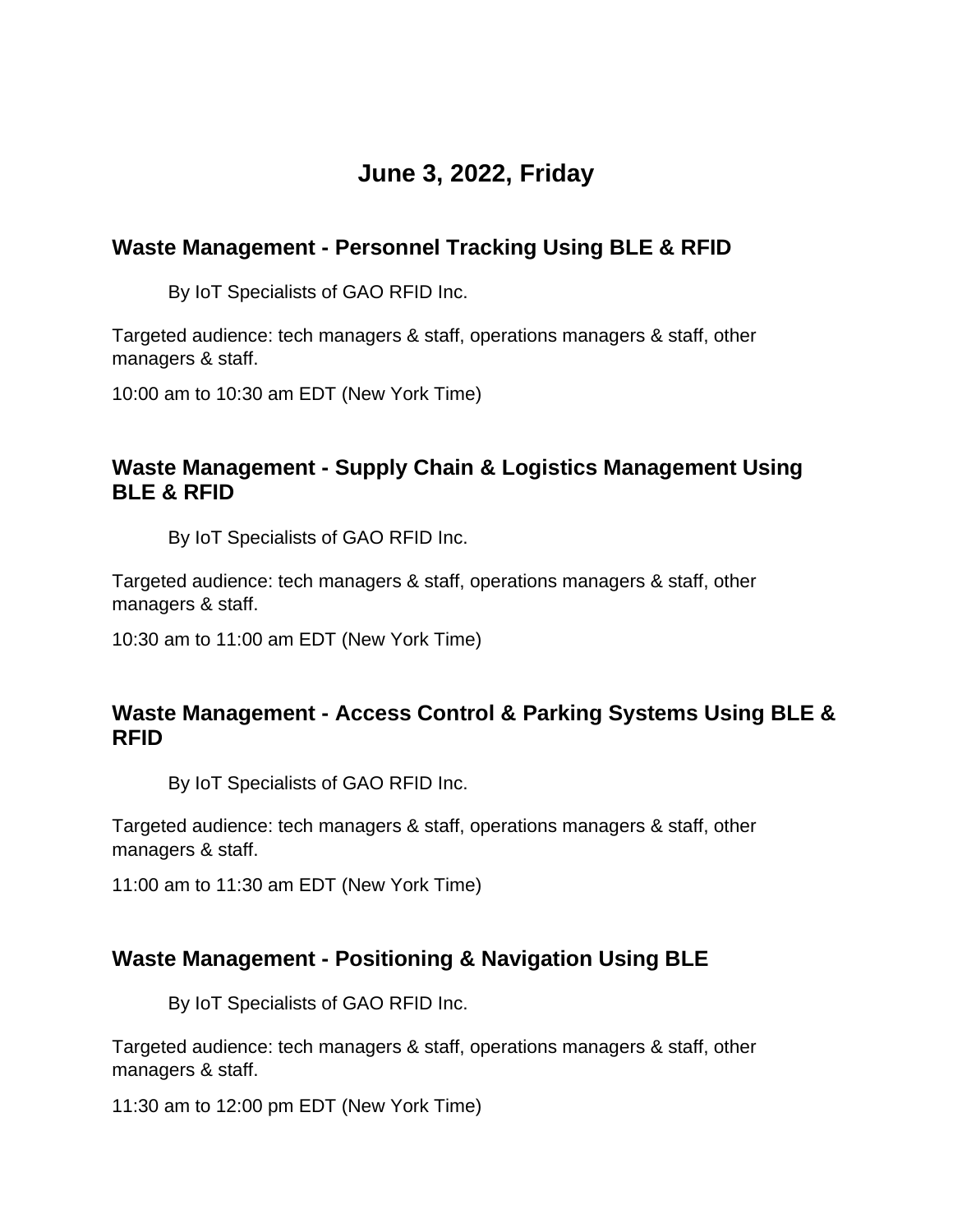# **Auto Parts Manufacturing - An Overview of BLE & RFID Applications**

By IoT Specialists of GAO RFID Inc.

Targeted audience: tech managers & staff, operations managers & staff, other managers & staff.

12:00 pm to 12:30 pm EDT (New York Time)

# **Industrial Construction - Asset Tracking Using BLE & RFID**

By IoT Specialists of GAO RFID Inc.

Targeted audience: tech managers & staff, operations managers & staff, other managers & staff.

12:30 pm to 1:00 pm EDT (New York Time)

# **Industrial Construction - Personnel Tracking Using BLE & RFID**

By IoT Specialists of GAO RFID Inc.

Targeted audience: tech managers & staff, operations managers & staff, other managers & staff.

1:00 pm to 1:30 pm EDT (New York Time)

# **Industrial Construction - Supply Chain & Logistics Management Using BLE & RFID**

By IoT Specialists of GAO RFID Inc.

Targeted audience: tech managers & staff, operations managers & staff, other managers & staff.

1:30 pm to 2:00 pm EDT (New York Time)

# **June 6, 2022, Monday**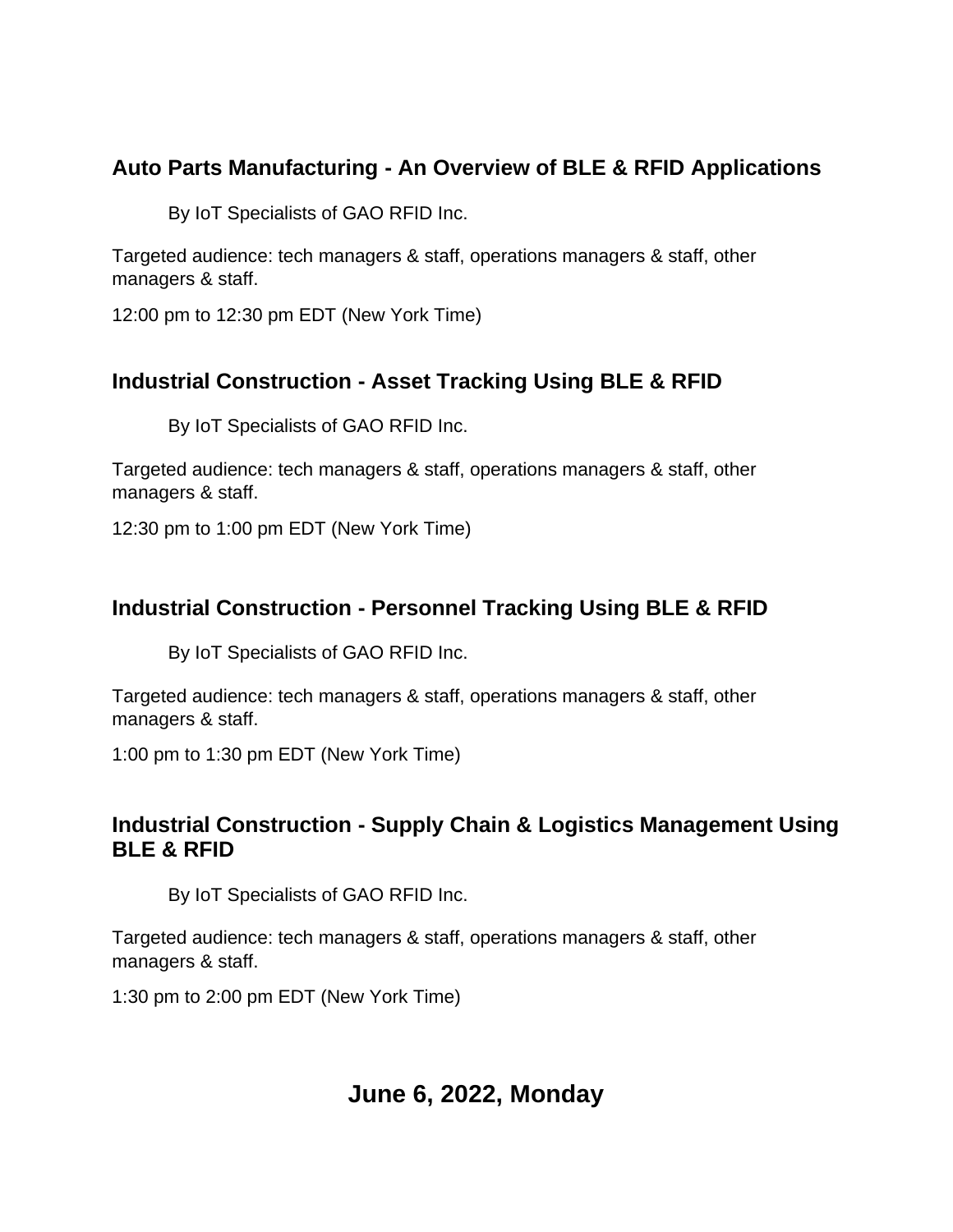### **Industrial Construction - Access Control & Parking Systems Using BLE & RFID**

By IoT Specialists of GAO RFID Inc.

Targeted audience: tech managers & staff, operations managers & staff, other managers & staff.

10:00 am to 10:30 am EDT (New York Time)

# **Industrial Construction - Positioning & Navigation Using BLE**

By IoT Specialists of GAO RFID Inc.

Targeted audience: tech managers & staff, operations managers & staff, other managers & staff.

10:30 am to 11:00 am EDT (New York Time)

#### **Oil Industry - An Overview of BLE & RFID Applications**

By IoT Specialists of GAO RFID Inc.

Targeted audience: tech managers & staff, operations managers & staff, other managers & staff.

11:00 am to 11:30 am EDT (New York Time)

#### **Retail Industry - Asset Tracking Using BLE & RFID**

By IoT Specialists of GAO RFID Inc.

Targeted audience: tech managers & staff, operations managers & staff, other managers & staff.

11:30 am to 12:00 pm EDT (New York Time)

#### **Retail Industry - Personnel Tracking Using BLE & RFID**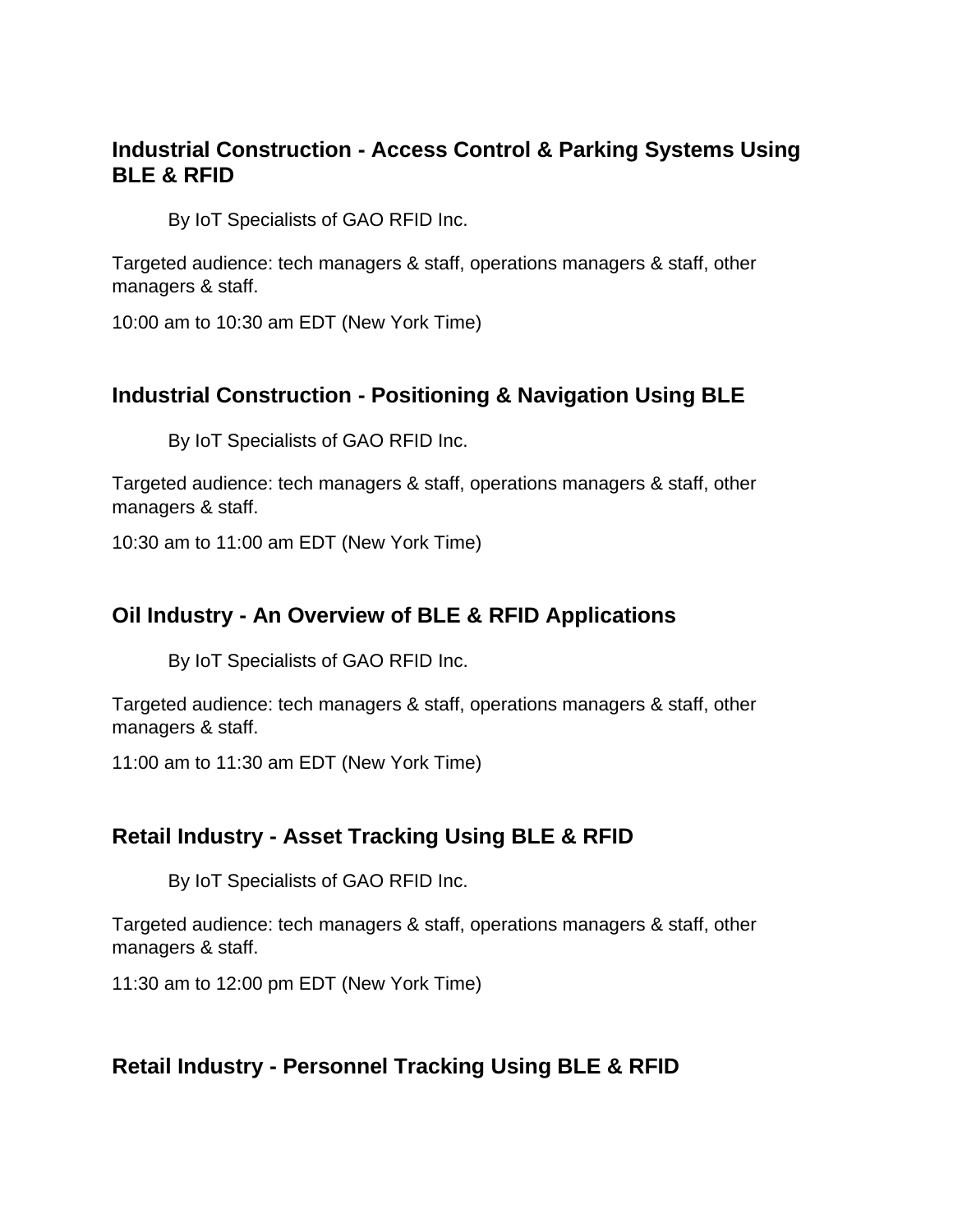Targeted audience: tech managers & staff, operations managers & staff, other managers & staff.

12:00 pm to 12:30 pm EDT (New York Time)

# **Retail Industry - Supply Chain & Logistics Management Using BLE & RFID**

By IoT Specialists of GAO RFID Inc.

Targeted audience: tech managers & staff, operations managers & staff, other managers & staff.

12:30 pm to 1:00 pm EDT (New York Time)

# **Retail Industry - Access Control & Parking Systems Using BLE & RFID**

By IoT Specialists of GAO RFID Inc.

Targeted audience: tech managers & staff, operations managers & staff, other managers & staff.

1:00 pm to 1:30 pm EDT (New York Time)

# **Retail Industry - Positioning & Navigation Using BLE**

By IoT Specialists of GAO RFID Inc.

Targeted audience: tech managers & staff, operations managers & staff, other managers & staff.

1:30 pm to 2:00 pm EDT (New York Time)

# **June 7, 2022, Tuesday**

**Residential Construction - An Overview of BLE & RFID Applications**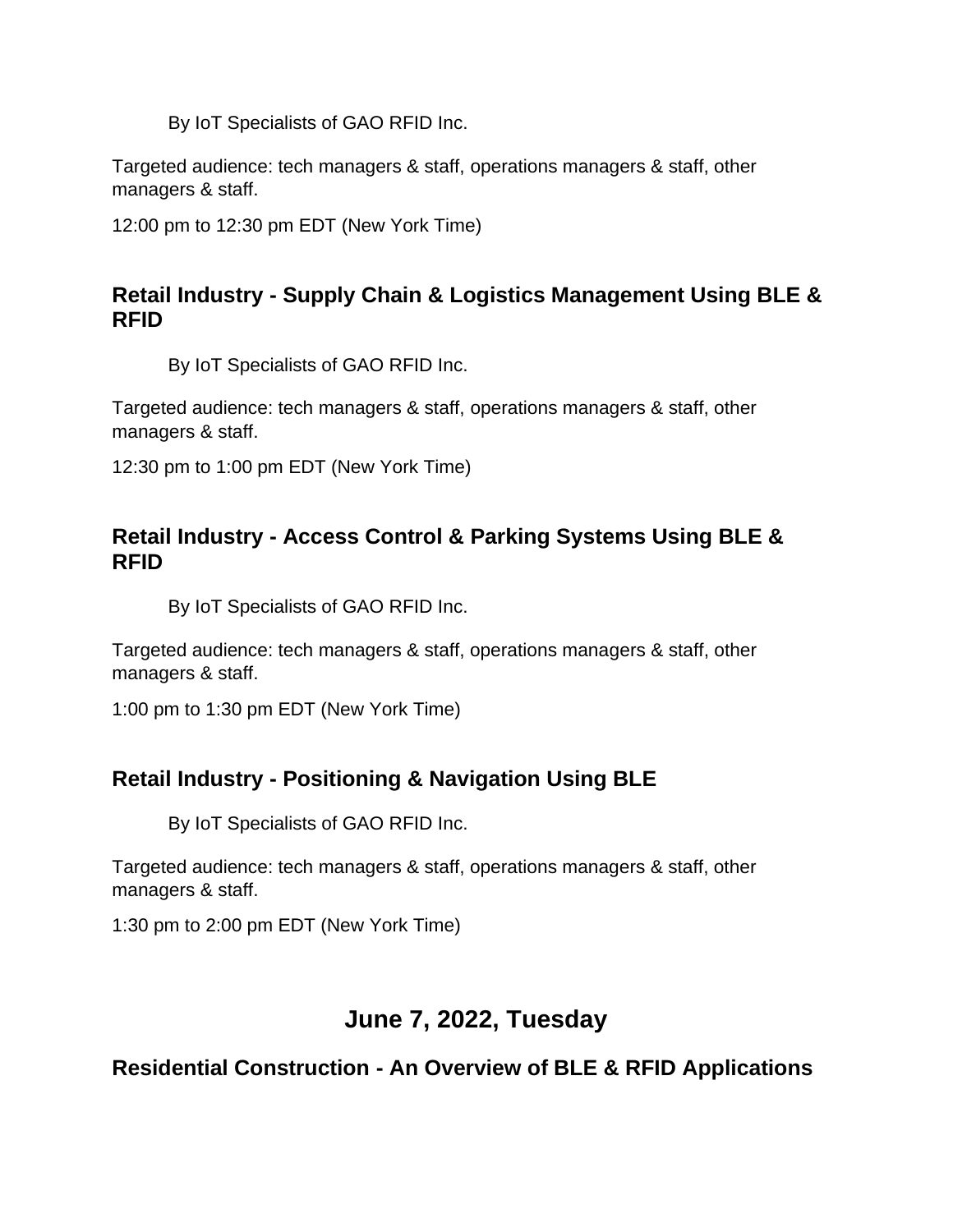Targeted audience: tech managers & staff, operations managers & staff, other managers & staff.

10:00 am to 10:30 am EDT (New York Time)

# **Casinos & Gaming Industry - Asset Tracking Using BLE & RFID**

By IoT Specialists of GAO RFID Inc.

Targeted audience: tech managers & staff, operations managers & staff, other managers & staff.

10:30 am to 11:00 am EDT (New York Time)

# **Casinos & Gaming Industry - Personnel Tracking Using BLE & RFID**

By IoT Specialists of GAO RFID Inc.

Targeted audience: tech managers & staff, operations managers & staff, other managers & staff.

11:00 am to 11:30 am EDT (New York Time)

# **Casinos & Gaming Industry - Supply Chain & Logistics Management Using BLE & RFID**

By IoT Specialists of GAO RFID Inc.

Targeted audience: tech managers & staff, operations managers & staff, other managers & staff.

11:30 am to 12:00 pm EDT (New York Time)

#### **Casinos & Gaming Industry - Access Control & Parking Systems Using BLE & RFID**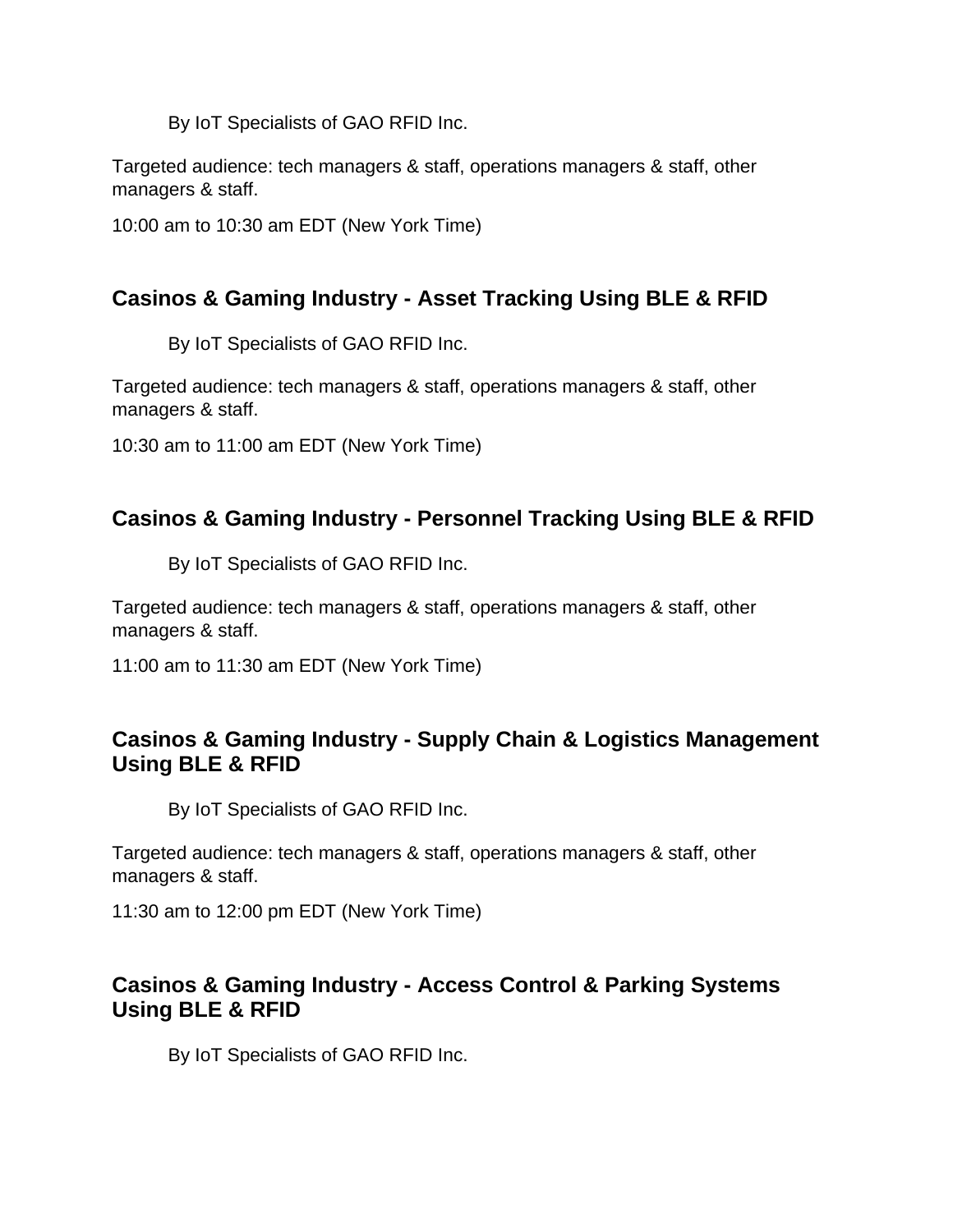12:00 pm to 12:30 pm EDT (New York Time)

# **Casinos & Gaming Industry - Positioning & Navigation Using BLE**

By IoT Specialists of GAO RFID Inc.

Targeted audience: tech managers & staff, operations managers & staff, other managers & staff.

12:30 pm to 1:00 pm EDT (New York Time)

# **Pig Farming Using BLE or RFID - An Overview of BLE & RFID Applications**

By IoT Specialists of GAO RFID Inc.

Targeted audience: tech managers & staff, operations managers & staff, other managers & staff.

1:00 pm to 1:30 pm EDT (New York Time)

# **Oil Industry - Asset Tracking Using BLE & RFID**

By IoT Specialists of GAO RFID Inc.

Targeted audience: tech managers & staff, operations managers & staff, other managers & staff.

1:30 pm to 2:00 pm EDT (New York Time)

# **June 8, 2022, Wednesday**

# **Oil Industry - Personnel Tracking Using BLE & RFID**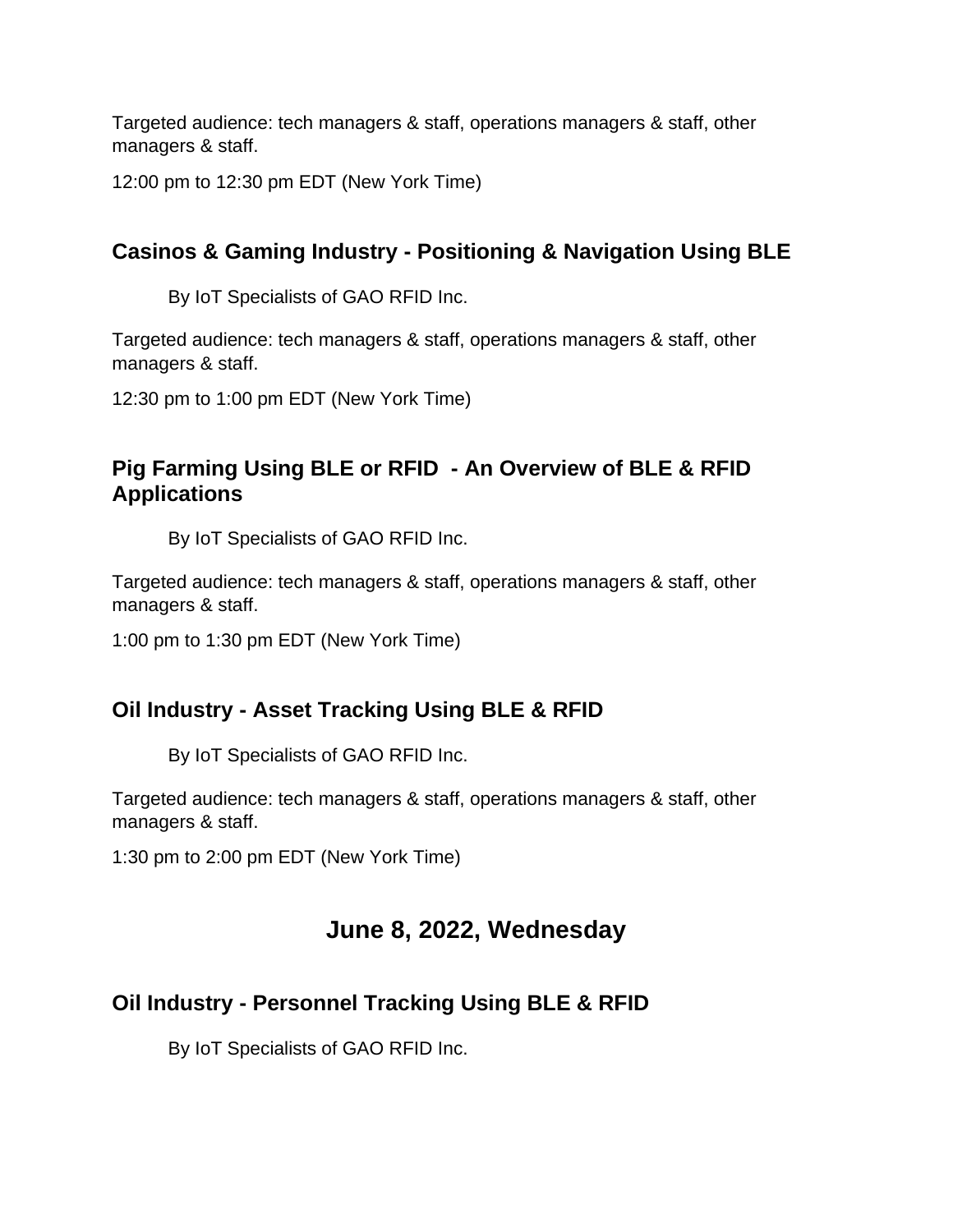10:00 am to 10:30 am EDT (New York Time)

# **Oil Industry - Supply Chain & Logistics Management Using BLE & RFID**

By IoT Specialists of GAO RFID Inc.

Targeted audience: tech managers & staff, operations managers & staff, other managers & staff.

10:30 am to 11:00 am EDT (New York Time)

# **Oil Industry - Access Control & Parking Systems Using BLE & RFID**

By IoT Specialists of GAO RFID Inc.

Targeted audience: tech managers & staff, operations managers & staff, other managers & staff.

11:00 am to 11:30 am EDT (New York Time)

# **Oil Industry - Positioning & Navigation Using BLE**

By IoT Specialists of GAO RFID Inc.

Targeted audience: tech managers & staff, operations managers & staff, other managers & staff.

11:30 am to 12:00 pm EDT (New York Time)

# **Cow Farming - An Overview of BLE & RFID Applications**

By IoT Specialists of GAO RFID Inc.

Targeted audience: tech managers & staff, operations managers & staff, other managers & staff.

12:00 pm to 12:30 pm EDT (New York Time)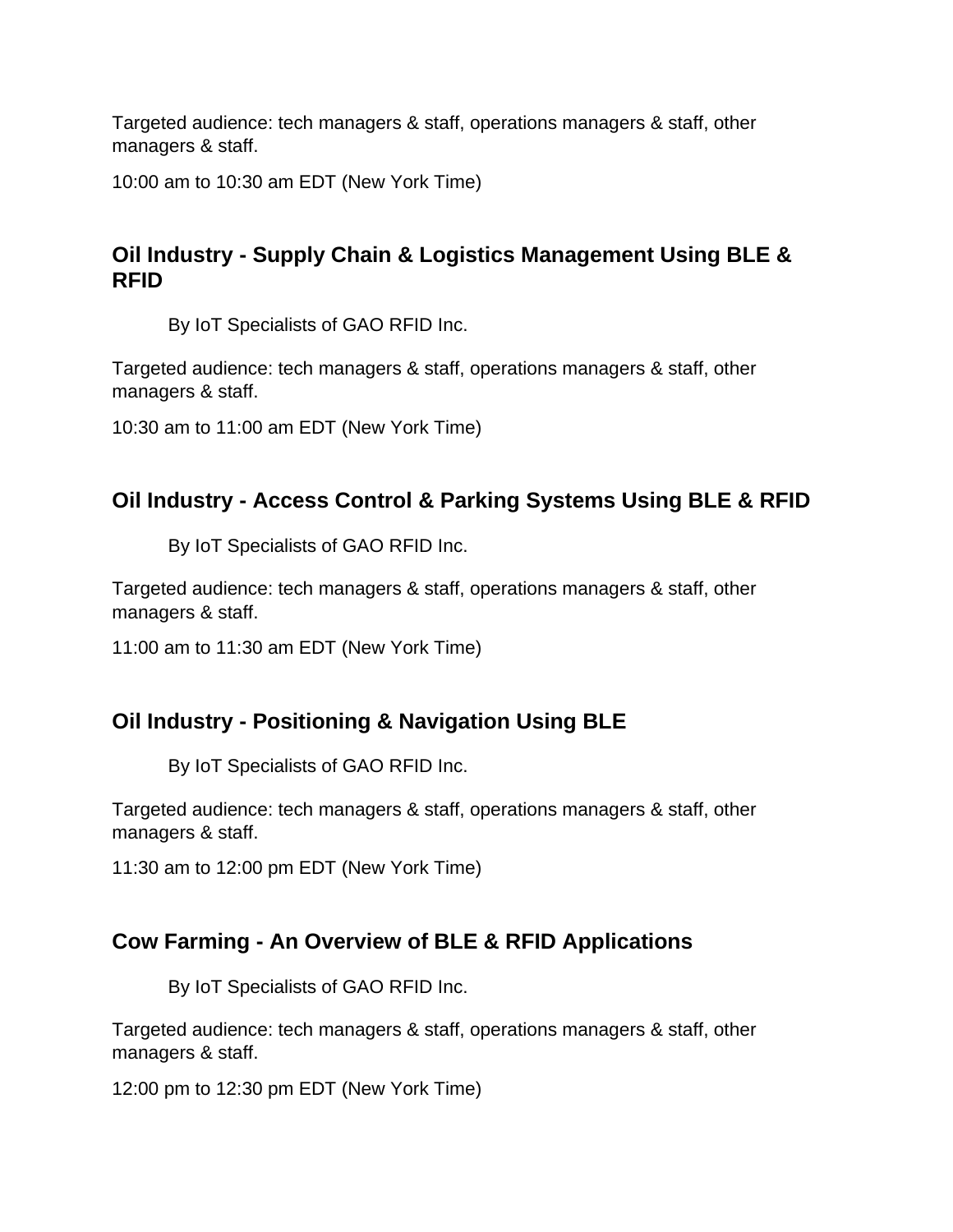# **IT & Communications Industry - Asset Tracking Using BLE & RFID**

By IoT Specialists of GAO RFID Inc.

Targeted audience: tech managers & staff, operations managers & staff, other managers & staff.

12:30 pm to 1:00 pm EDT (New York Time)

# **IT & Communications Industry - Personnel Tracking Using BLE & RFID**

By IoT Specialists of GAO RFID Inc.

Targeted audience: tech managers & staff, operations managers & staff, other managers & staff.

1:00 pm to 1:30 pm EDT (New York Time)

# **IT & Communications Industry - Supply Chain & Logistics Management Using BLE & RFID**

By IoT Specialists of GAO RFID Inc.

Targeted audience: tech managers & staff, operations managers & staff, other managers & staff.

1:30 pm to 2:00 pm EDT (New York Time)

# **June 9, 2022, Thursday**

# **IT & Communications Industry - Access Control & Parking Systems Using BLE & RFID**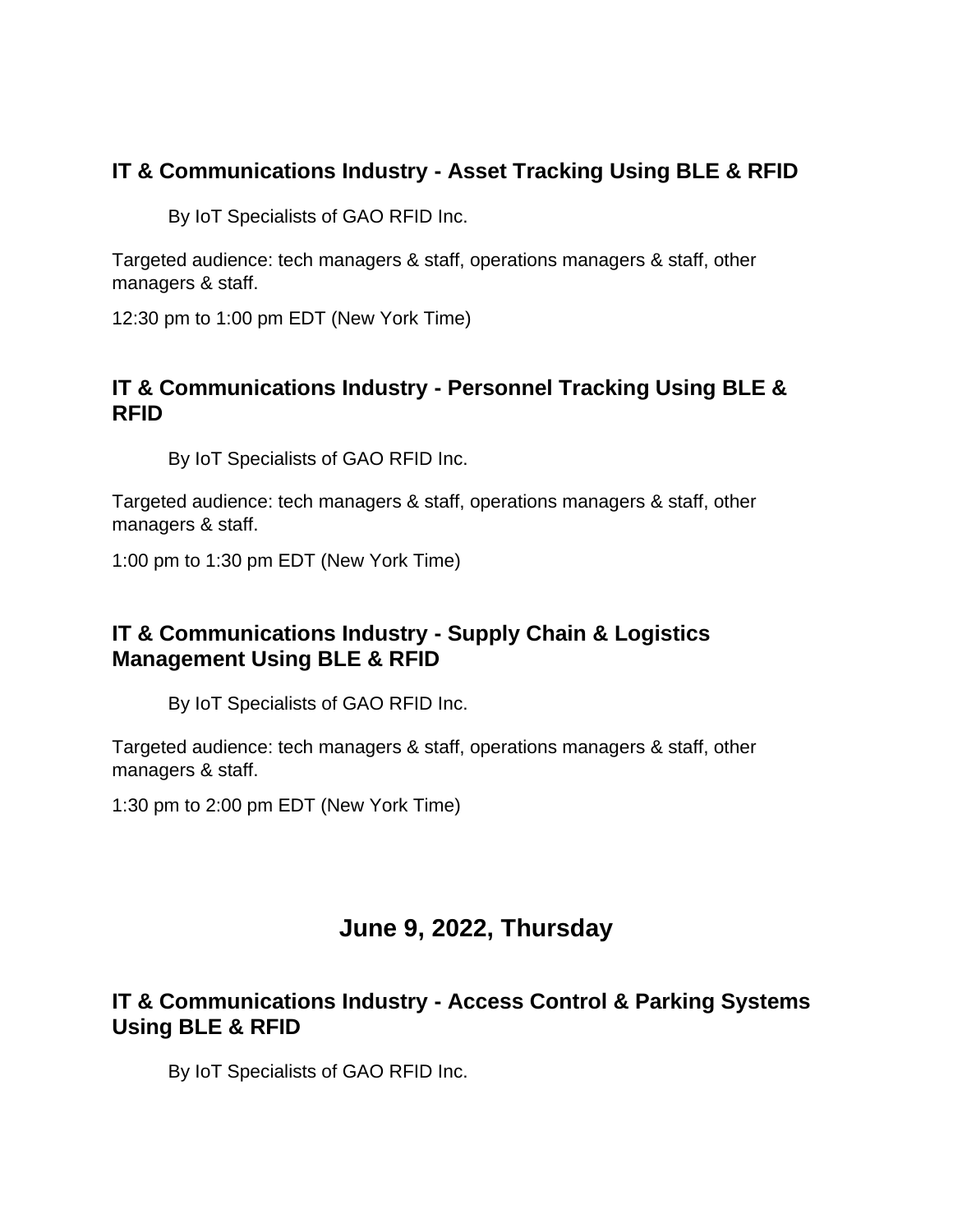10:00 am to 10:30 am EDT (New York Time)

# **IT & Communications Industry - Positioning & Navigation Using BLE**

By IoT Specialists of GAO RFID Inc.

Targeted audience: tech managers & staff, operations managers & staff, other managers & staff.

10:30 am to 11:00 am EDT (New York Time)

# **Agriculture - An Overview of BLE & RFID Applications**

By IoT Specialists of GAO RFID Inc.

Targeted audience: tech managers & staff, operations managers & staff, other managers & staff.

11:00 am to 11:30 am EDT (New York Time)

# **Food Manufacturing - Asset Tracking Using BLE & RFID**

By IoT Specialists of GAO RFID Inc.

Targeted audience: tech managers & staff, operations managers & staff, other managers & staff.

11:30 am to 12:00 pm EDT (New York Time)

# **Food Manufacturing - Personnel Tracking Using BLE & RFID**

By IoT Specialists of GAO RFID Inc.

Targeted audience: tech managers & staff, operations managers & staff, other managers & staff.

12:00 pm to 12:30 pm EDT (New York Time)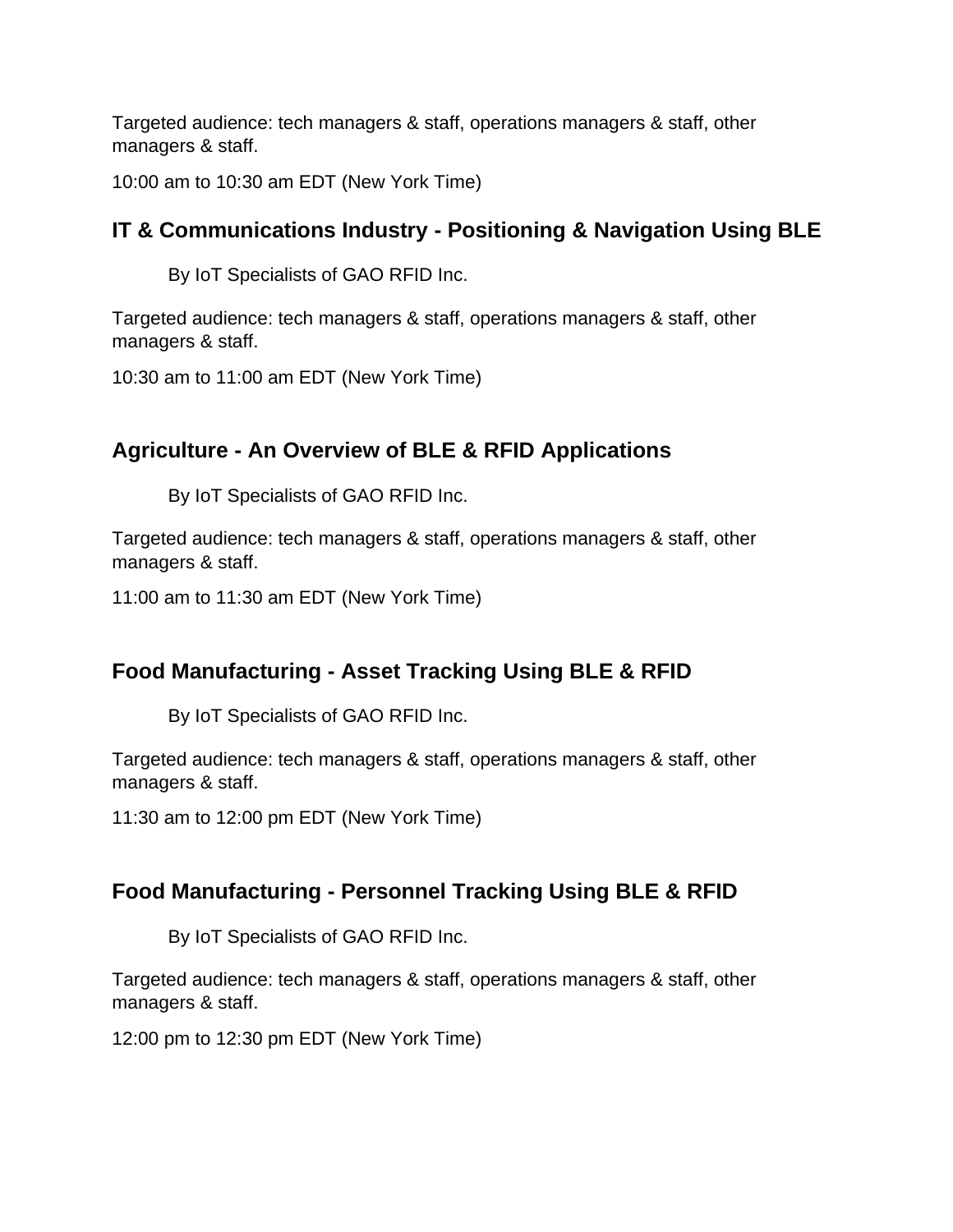# **Food Manufacturing - Supply Chain & Logistics Management Using BLE & RFID**

By IoT Specialists of GAO RFID Inc.

Targeted audience: tech managers & staff, operations managers & staff, other managers & staff.

12:30 pm to 1:00 pm EDT (New York Time)

### **Food Manufacturing - Access Control & Parking Systems Using BLE & RFID**

By IoT Specialists of GAO RFID Inc.

Targeted audience: tech managers & staff, operations managers & staff, other managers & staff.

1:00 pm to 1:30 pm EDT (New York Time)

# **Food Manufacturing - Positioning & Navigation Using BLE**

By IoT Specialists of GAO RFID Inc.

Targeted audience: tech managers & staff, operations managers & staff, other managers & staff.

1:30 pm to 2:00 pm EDT (New York Time)

# **June 10, 2022, Friday**

# **Manufacturing - An Overview of BLE & RFID Applications**

By IoT Specialists of GAO RFID Inc.

Targeted audience: tech managers & staff, operations managers & staff, other managers & staff.

10:00 am to 10:30 am EDT (New York Time)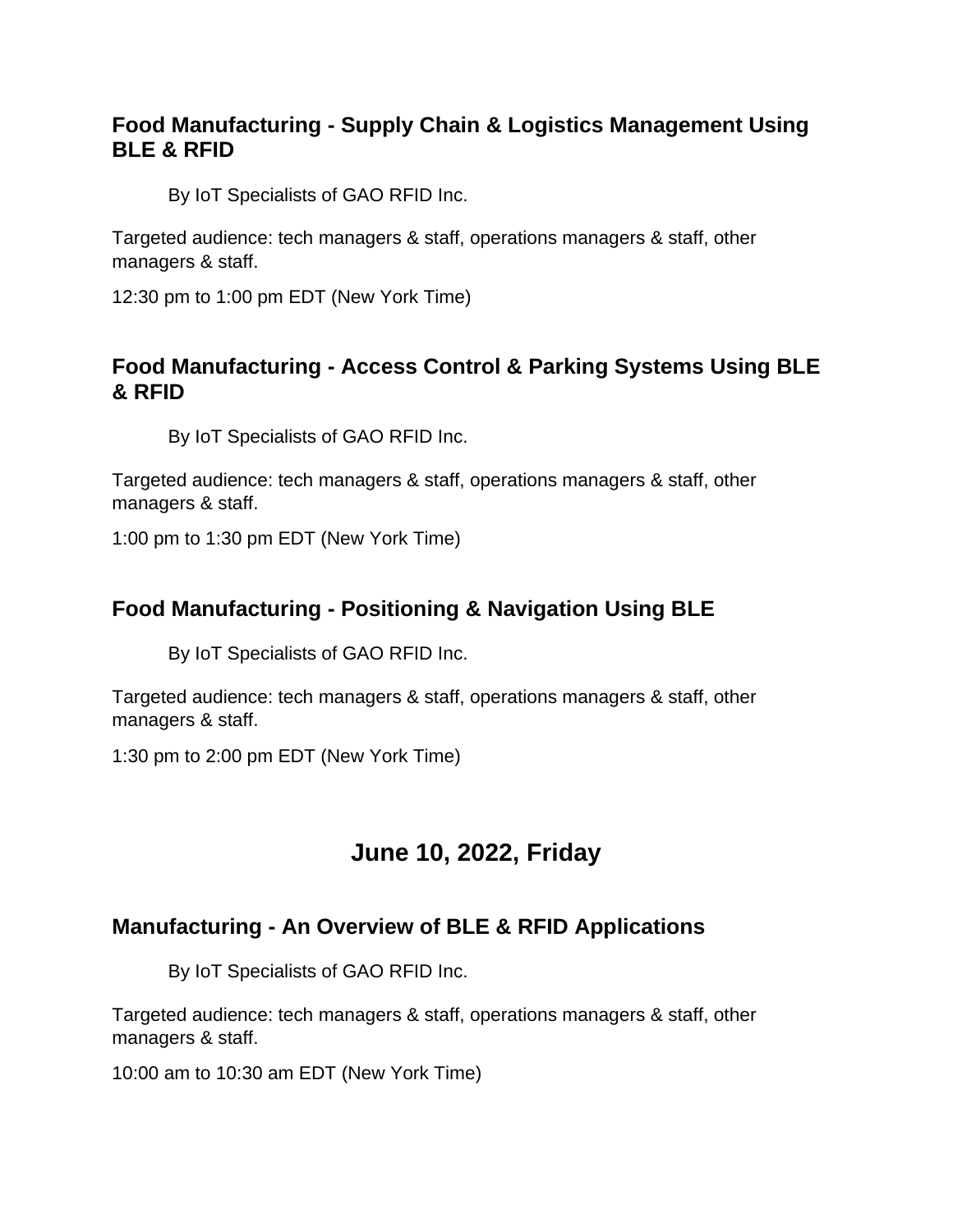# **Mining Industry - Asset Tracking Using BLE & RFID**

By IoT Specialists of GAO RFID Inc.

Targeted audience: tech managers & staff, operations managers & staff, other managers & staff.

10:30 am to 11:00 am EDT (New York Time)

# **Mining Industry - Personnel Tracking Using BLE & RFID**

By IoT Specialists of GAO RFID Inc.

Targeted audience: tech managers & staff, operations managers & staff, other managers & staff.

11:00 am to 11:30 am EDT (New York Time)

# **Mining Industry - Supply Chain & Logistics Management Using BLE & RFID**

By IoT Specialists of GAO RFID Inc.

Targeted audience: tech managers & staff, operations managers & staff, other managers & staff.

11:30 am to 12:00 pm EDT (New York Time)

# **Mining Industry - Access Control & Parking Systems Using BLE & RFID**

By IoT Specialists of GAO RFID Inc.

Targeted audience: tech managers & staff, operations managers & staff, other managers & staff.

12:00 pm to 12:30 pm EDT (New York Time)

# **Mining Industry - Positioning & Navigation Using BLE**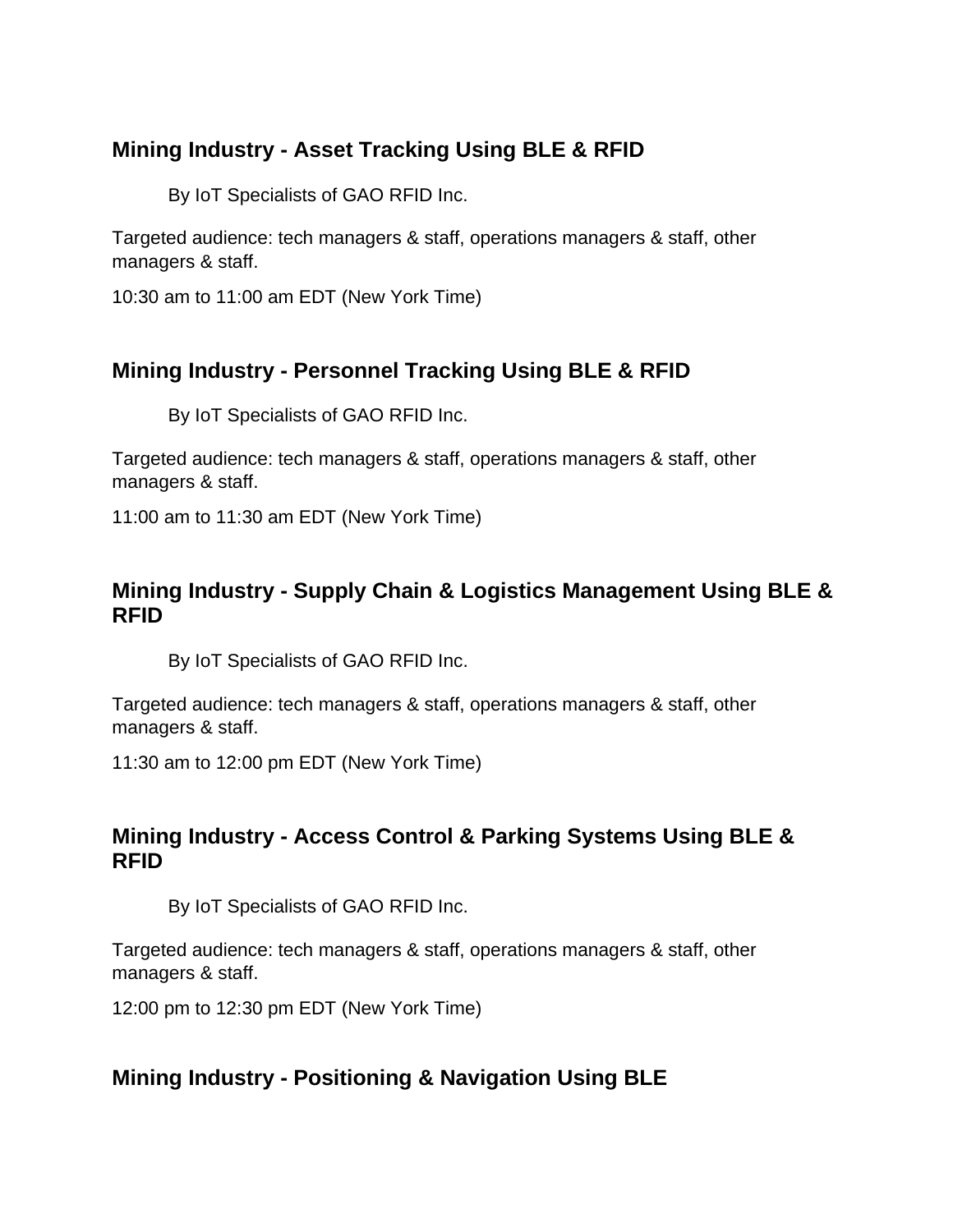Targeted audience: tech managers & staff, operations managers & staff, other managers & staff.

12:30 pm to 1:00 pm EDT (New York Time)

# **Retail Industry - An Overview of BLE & RFID Applications**

By IoT Specialists of GAO RFID Inc.

Targeted audience: tech managers & staff, operations managers & staff, other managers & staff.

1:00 pm to 1:30 pm EDT (New York Time)

# **Tourism Industry - Asset Tracking Using BLE & RFID**

By IoT Specialists of GAO RFID Inc.

Targeted audience: tech managers & staff, operations managers & staff, other managers & staff.

1:30 pm to 2:00 pm EDT (New York Time)

# **June 13, 2022, Monday**

# **Tourism Industry - Personnel Tracking Using BLE & RFID**

By IoT Specialists of GAO RFID Inc.

Targeted audience: tech managers & staff, operations managers & staff, other managers & staff.

10:00 am to 10:30 am EDT (New York Time)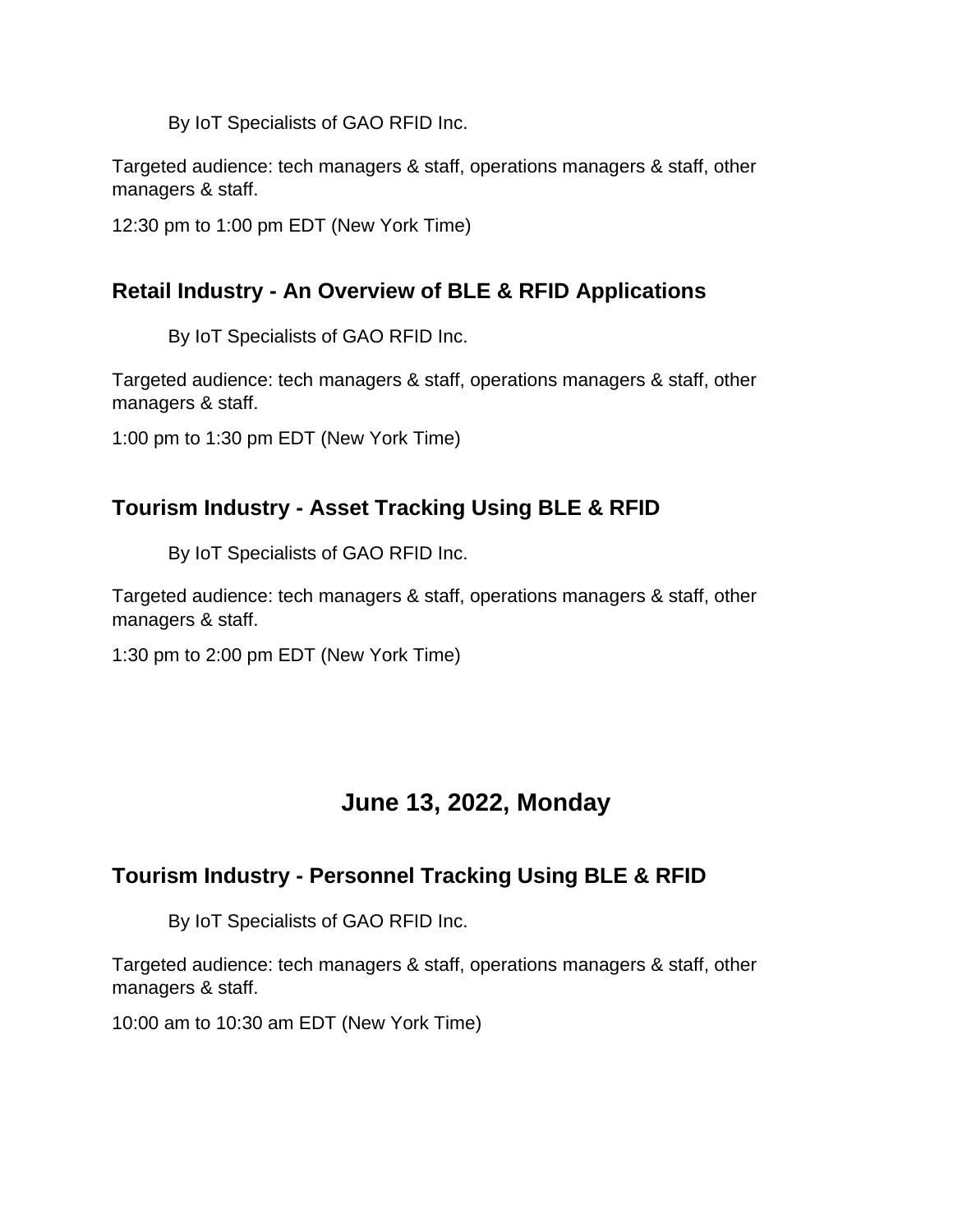# **Tourism Industry - Supply Chain & Logistics Management Using BLE & RFID**

By IoT Specialists of GAO RFID Inc.

Targeted audience: tech managers & staff, operations managers & staff, other managers & staff.

10:30 am to 11:00 am EDT (New York Time)

### **Tourism Industry - Access Control & Parking Systems Using BLE & RFID**

By IoT Specialists of GAO RFID Inc.

Targeted audience: tech managers & staff, operations managers & staff, other managers & staff.

11:00 am to 11:30 am EDT (New York Time)

# **Tourism Industry - Positioning & Navigation Using BLE**

By IoT Specialists of GAO RFID Inc.

Targeted audience: tech managers & staff, operations managers & staff, other managers & staff.

11:30 am to 12:00 pm EDT (New York Time)

#### **Urban Management - An Overview of BLE & RFID Applications**

By IoT Specialists of GAO RFID Inc.

Targeted audience: tech managers & staff, operations managers & staff, other managers & staff.

12:00 pm to 12:30 pm EDT (New York Time)

#### **Culture Industry - Asset Tracking Using BLE & RFID**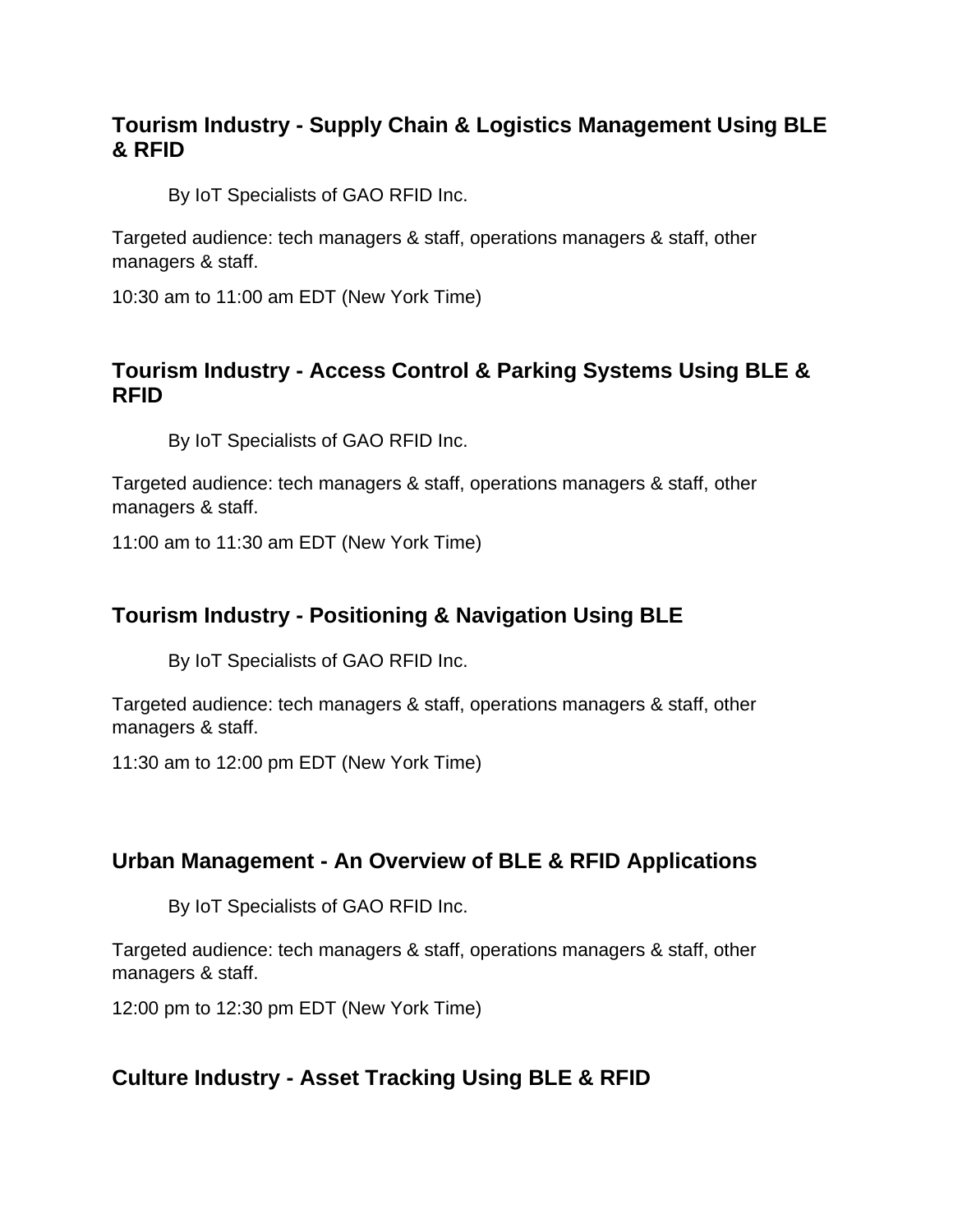Targeted audience: tech managers & staff, operations managers & staff, other managers & staff.

12:30 pm to 1:00 pm EDT (New York Time)

# **Culture Industry - Personnel Tracking Using BLE & RFID**

By IoT Specialists of GAO RFID Inc.

Targeted audience: tech managers & staff, operations managers & staff, other managers & staff.

1:00 pm to 1:30 pm EDT (New York Time)

### **Culture Industry - Supply Chain & Logistics Management Using BLE & RFID**

By IoT Specialists of GAO RFID Inc.

Targeted audience: tech managers & staff, operations managers & staff, other managers & staff.

1:30 pm to 2:00 pm EDT (New York Time)

# **June 14, 2022, Tuesday**

#### **Culture Industry - Access Control & Parking Systems Using BLE & RFID**

By IoT Specialists of GAO RFID Inc.

Targeted audience: tech managers & staff, operations managers & staff, other managers & staff.

10:00 am to 10:30 am EDT (New York Time)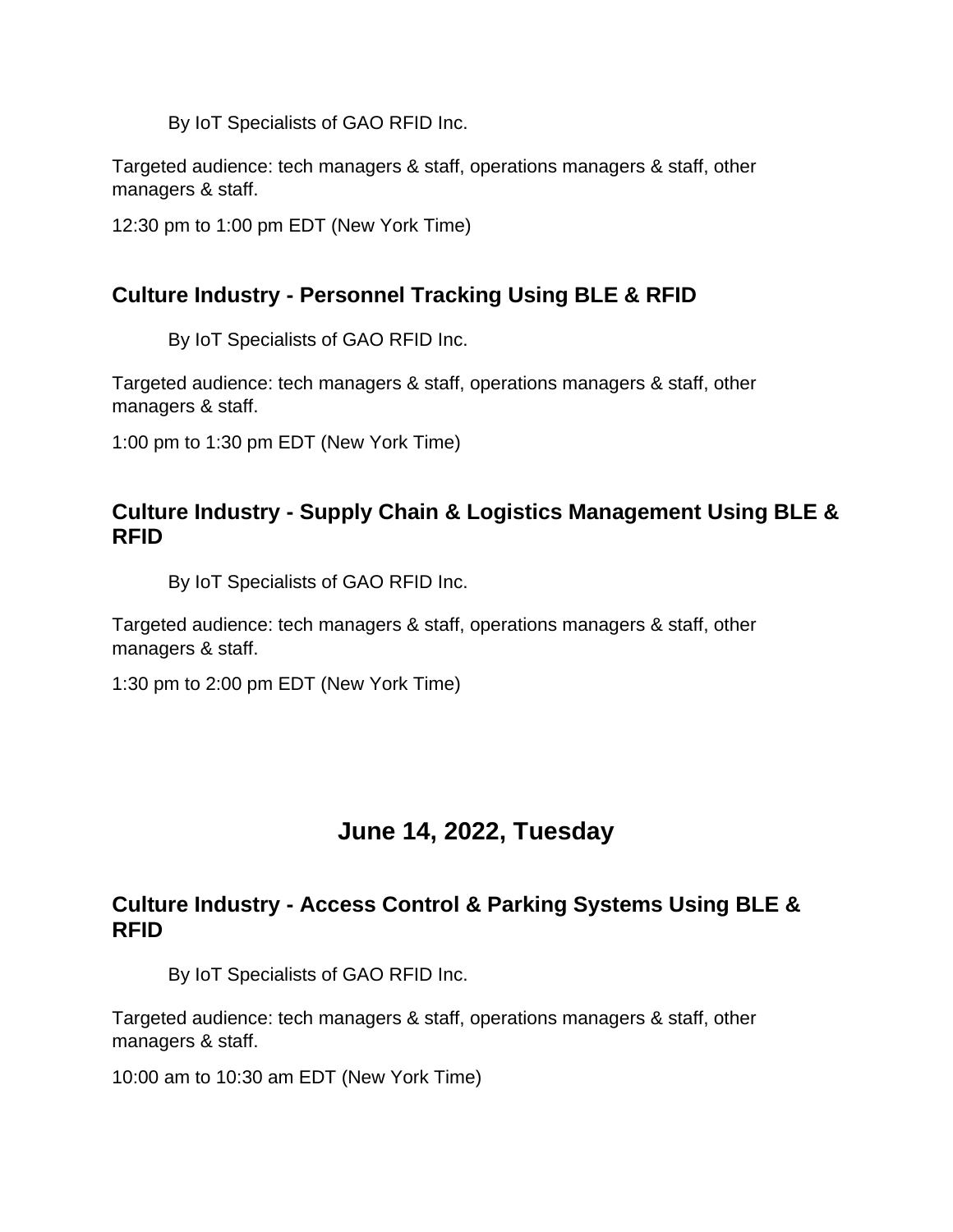# **Culture Industry - Positioning & Navigation Using BLE**

By IoT Specialists of GAO RFID Inc.

Targeted audience: tech managers & staff, operations managers & staff, other managers & staff.

10:30 am to 11:00 am EDT (New York Time)

# **Gas Industry - An Overview of BLE & RFID Applications**

By IoT Specialists of GAO RFID Inc.

Targeted audience: tech managers & staff, operations managers & staff, other managers & staff.

11:00 am to 11:30 am EDT (New York Time)

# **Sports Industry - Asset Tracking Using BLE & RFID**

By IoT Specialists of GAO RFID Inc.

Targeted audience: tech managers & staff, operations managers & staff, other managers & staff.

11:30 am to 12:00 pm EDT (New York Time)

# **Sports Industry - Personnel Tracking Using BLE & RFID**

By IoT Specialists of GAO RFID Inc.

Targeted audience: tech managers & staff, operations managers & staff, other managers & staff.

12:00 pm to 12:30 pm EDT (New York Time)

#### **Sports Industry - Supply Chain & Logistics Management Using BLE & RFID**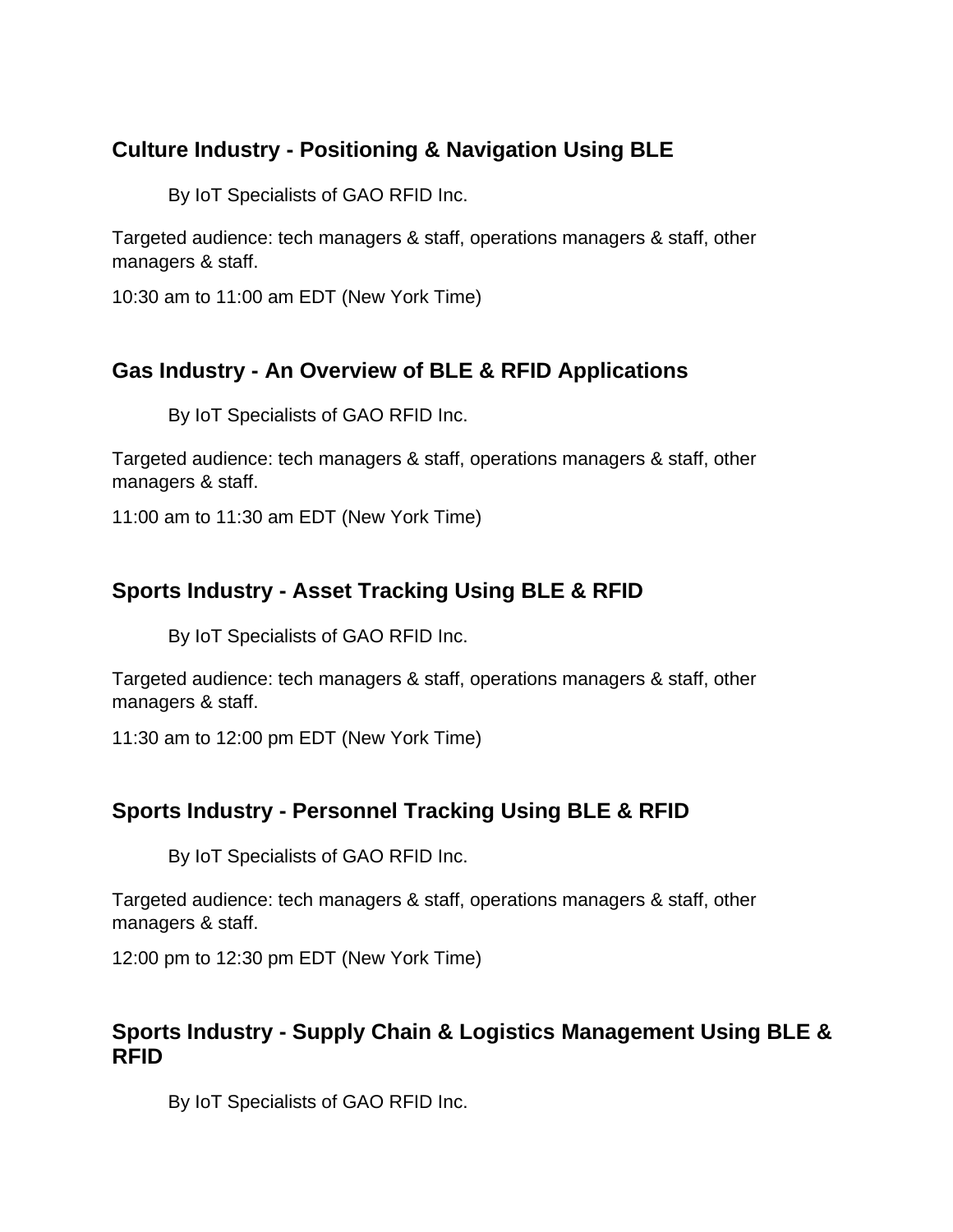12:30 pm to 1:00 pm EDT (New York Time)

# **Sports Industry - Access Control & Parking Systems Using BLE & RFID**

By IoT Specialists of GAO RFID Inc.

Targeted audience: tech managers & staff, operations managers & staff, other managers & staff.

1:00 pm to 1:30 pm EDT (New York Time)

# **Sports Industry - Positioning & Navigation Using BLE**

By IoT Specialists of GAO RFID Inc.

Targeted audience: tech managers & staff, operations managers & staff, other managers & staff.

1:30 pm to 2:00 pm EDT (New York Time)

# **June 15, 2022, Wednesday**

# **Utility Industry - An Overview of BLE & RFID Applications**

By IoT Specialists of GAO RFID Inc.

Targeted audience: tech managers & staff, operations managers & staff, other managers & staff.

10:00 am to 10:30 am EDT (New York Time)

# **Urban Management - Asset Tracking Using BLE & RFID**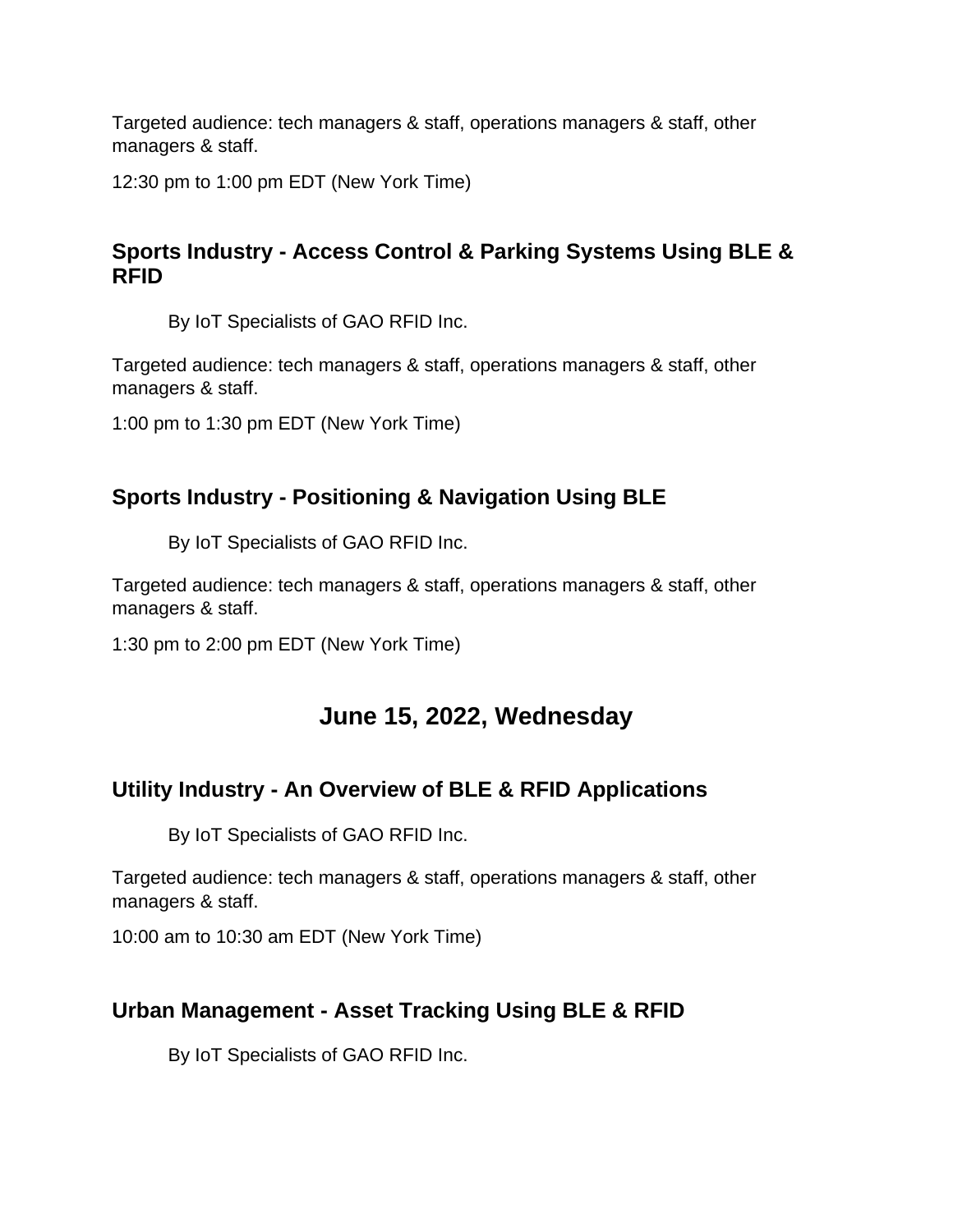10:30 am to 11:00 am EDT (New York Time)

# **Urban Management - Personnel Tracking Using BLE & RFID**

By IoT Specialists of GAO RFID Inc.

Targeted audience: tech managers & staff, operations managers & staff, other managers & staff.

11:00 am to 11:30 am EDT (New York Time)

### **Urban Management - Supply Chain & Logistics Management Using BLE & RFID**

By IoT Specialists of GAO RFID Inc.

Targeted audience: tech managers & staff, operations managers & staff, other managers & staff.

11:30 am to 12:00 pm EDT (New York Time)

# **Urban Management - Access Control & Parking Systems Using BLE & RFID**

By IoT Specialists of GAO RFID Inc.

Targeted audience: tech managers & staff, operations managers & staff, other managers & staff.

12:00 pm to 12:30 pm EDT (New York Time)

#### **Urban Management - Positioning & Navigation Using BLE**

By IoT Specialists of GAO RFID Inc.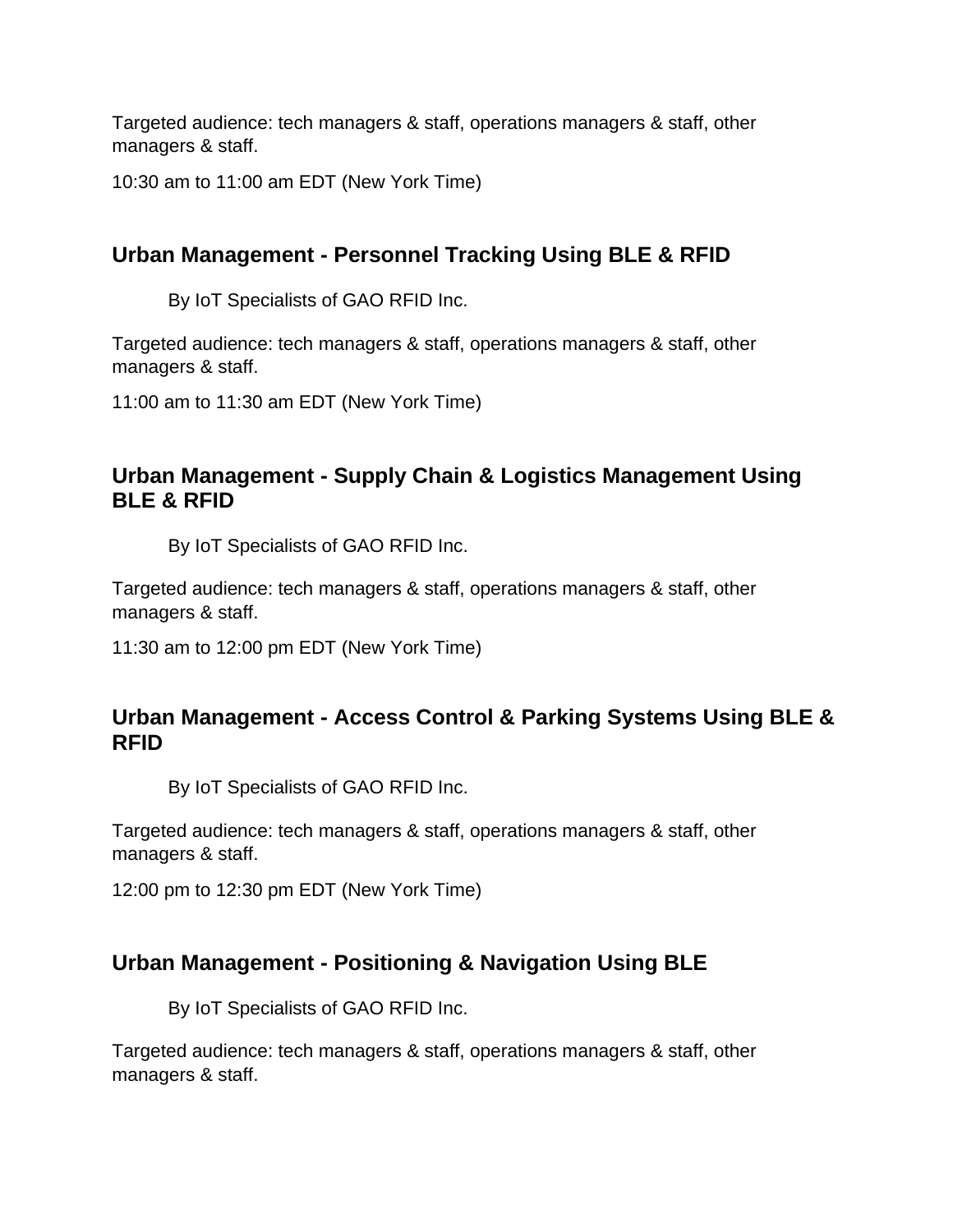12:30 pm to 1:00 pm EDT (New York Time)

# **Waste Management - An Overview of BLE & RFID Applications**

By IoT Specialists of GAO RFID Inc.

Targeted audience: tech managers & staff, operations managers & staff, other managers & staff.

1:00 pm to 1:30 pm EDT (New York Time)

#### **Civil Engineering & Roads Construction - Asset Tracking Using BLE & RFID**

By IoT Specialists of GAO RFID Inc.

Targeted audience: tech managers & staff, operations managers & staff, other managers & staff.

1:30 pm to 2:00 pm EDT (New York Time)

# **June 16, 2022, Thursday**

# **Civil Engineering & Roads Construction - Personnel Tracking Using BLE & RFID**

By IoT Specialists of GAO RFID Inc.

Targeted audience: tech managers & staff, operations managers & staff, other managers & staff.

10:00 am to 10:30 am EDT (New York Time)

# **Civil Engineering & Roads Construction - Supply Chain & Logistics Management Using BLE & RFID**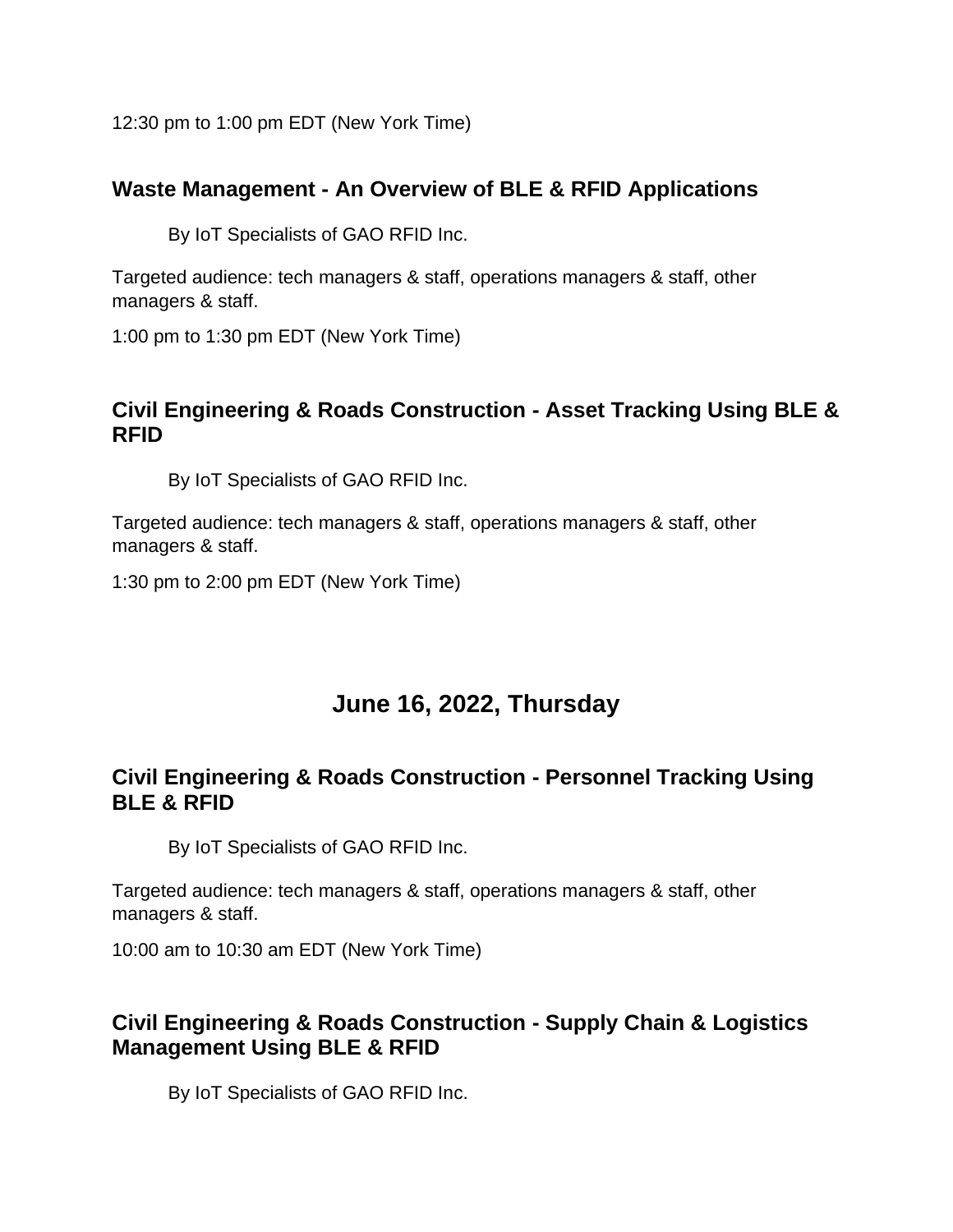10:30 am to 11:00 am EDT (New York Time)

# **Civil Engineering & Roads Construction - Access Control & Parking Systems Using BLE & RFID**

By IoT Specialists of GAO RFID Inc.

Targeted audience: tech managers & staff, operations managers & staff, other managers & staff.

11:00 am to 11:30 am EDT (New York Time)

### **Civil Engineering & Roads Construction - Positioning & Navigation Using BLE**

By IoT Specialists of GAO RFID Inc.

Targeted audience: tech managers & staff, operations managers & staff, other managers & staff.

11:30 am to 12:00 pm EDT (New York Time)

#### **Institutional & Commercial Construction - An Overview of BLE & RFID Applications**

By IoT Specialists of GAO RFID Inc.

Targeted audience: tech managers & staff, operations managers & staff, other managers & staff.

12:00 pm to 12:30 pm EDT (New York Time)

# **Defense Industry - Asset Tracking Using BLE & RFID**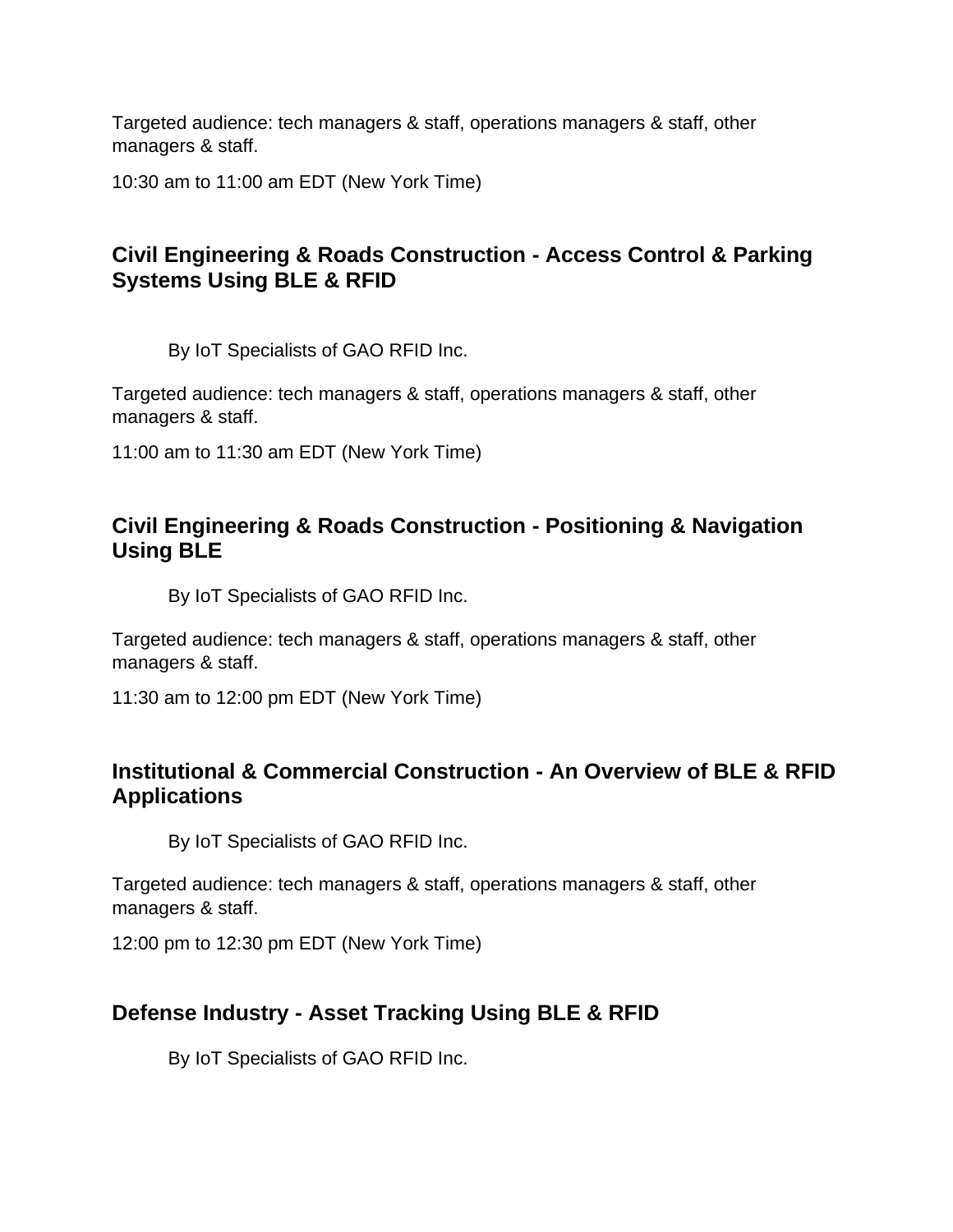12:30 pm to 1:00 pm EDT (New York Time)

# **Defense Industry - Personnel Tracking Using BLE & RFID**

By IoT Specialists of GAO RFID Inc.

Targeted audience: tech managers & staff, operations managers & staff, other managers & staff.

1:00 pm to 1:30 pm EDT (New York Time)

# **Defense Industry - Supply Chain & Logistics Management Using BLE & RFID**

By IoT Specialists of GAO RFID Inc.

Targeted audience: tech managers & staff, operations managers & staff, other managers & staff.

1:30 pm to 2:00 pm EDT (New York Time)

# **June 17, 2022, Friday**

#### **Defense Industry - Access Control & Parking Systems Using BLE & RFID**

By IoT Specialists of GAO RFID Inc.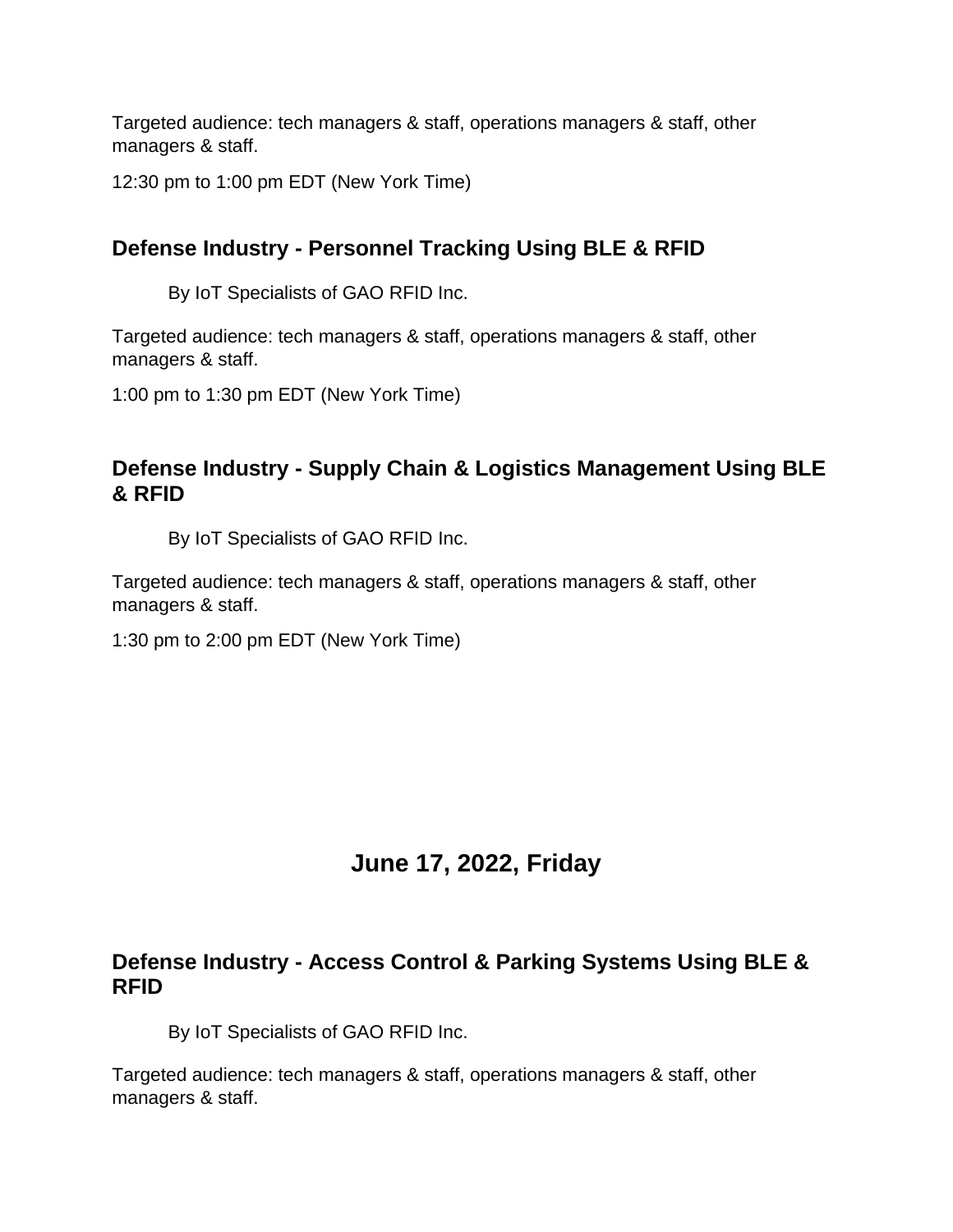10:00 am to 10:30 am EDT (New York Time)

# **Defense Industry - Positioning & Navigation Using BLE**

By IoT Specialists of GAO RFID Inc.

Targeted audience: tech managers & staff, operations managers & staff, other managers & staff.

10:30 am to 11:00 am EDT (New York Time)

### **IT & Communications Industry - An Overview of BLE & RFID Applications**

By IoT Specialists of GAO RFID Inc.

Targeted audience: tech managers & staff, operations managers & staff, other managers & staff.

11:00 am to 11:30 am EDT (New York Time)

# **Residential Construction - Asset Tracking Using BLE & RFID**

By IoT Specialists of GAO RFID Inc.

Targeted audience: tech managers & staff, operations managers & staff, other managers & staff.

11:30 am to 12:00 pm EDT (New York Time)

### **Residential Construction - Personnel Tracking Using BLE & RFID**

By IoT Specialists of GAO RFID Inc.

Targeted audience: tech managers & staff, operations managers & staff, other managers & staff.

12:00 pm to 12:30 pm EDT (New York Time)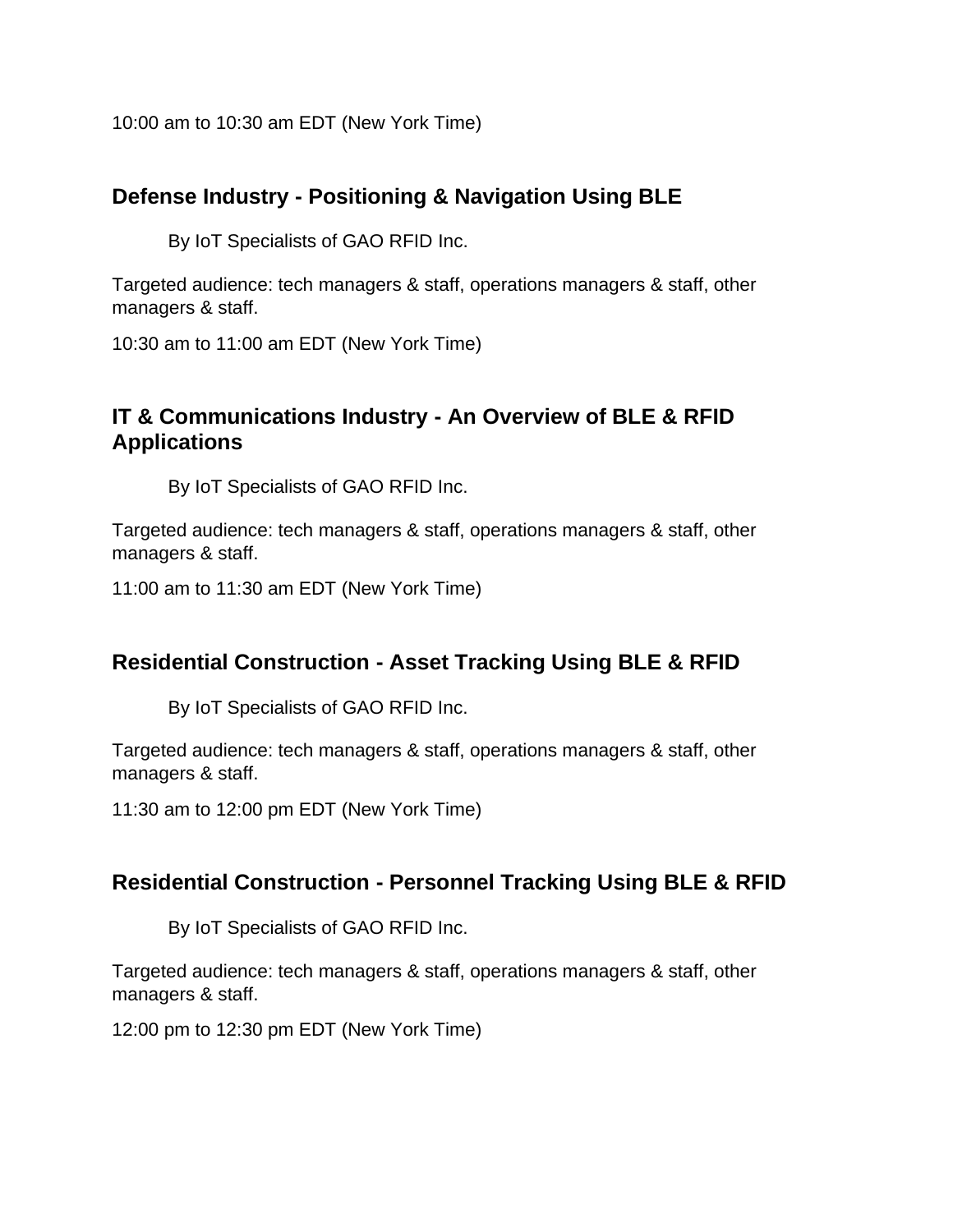# **Residential Construction - Supply Chain & Logistics Management Using BLE & RFID**

By IoT Specialists of GAO RFID Inc.

Targeted audience: tech managers & staff, operations managers & staff, other managers & staff.

12:30 pm to 1:00 pm EDT (New York Time)

# **Residential Construction - Access Control & Parking Systems Using BLE & RFID**

By IoT Specialists of GAO RFID Inc.

Targeted audience: tech managers & staff, operations managers & staff, other managers & staff.

1:00 pm to 1:30 pm EDT (New York Time)

#### **Residential Construction - Positioning & Navigation Using BLE**

By IoT Specialists of GAO RFID Inc.

Targeted audience: tech managers & staff, operations managers & staff, other managers & staff.

1:30 pm to 2:00 pm EDT (New York Time)

# **June 20, 2022, Monday**

# **Food Manufacturing - An Overview of BLE & RFID Applications**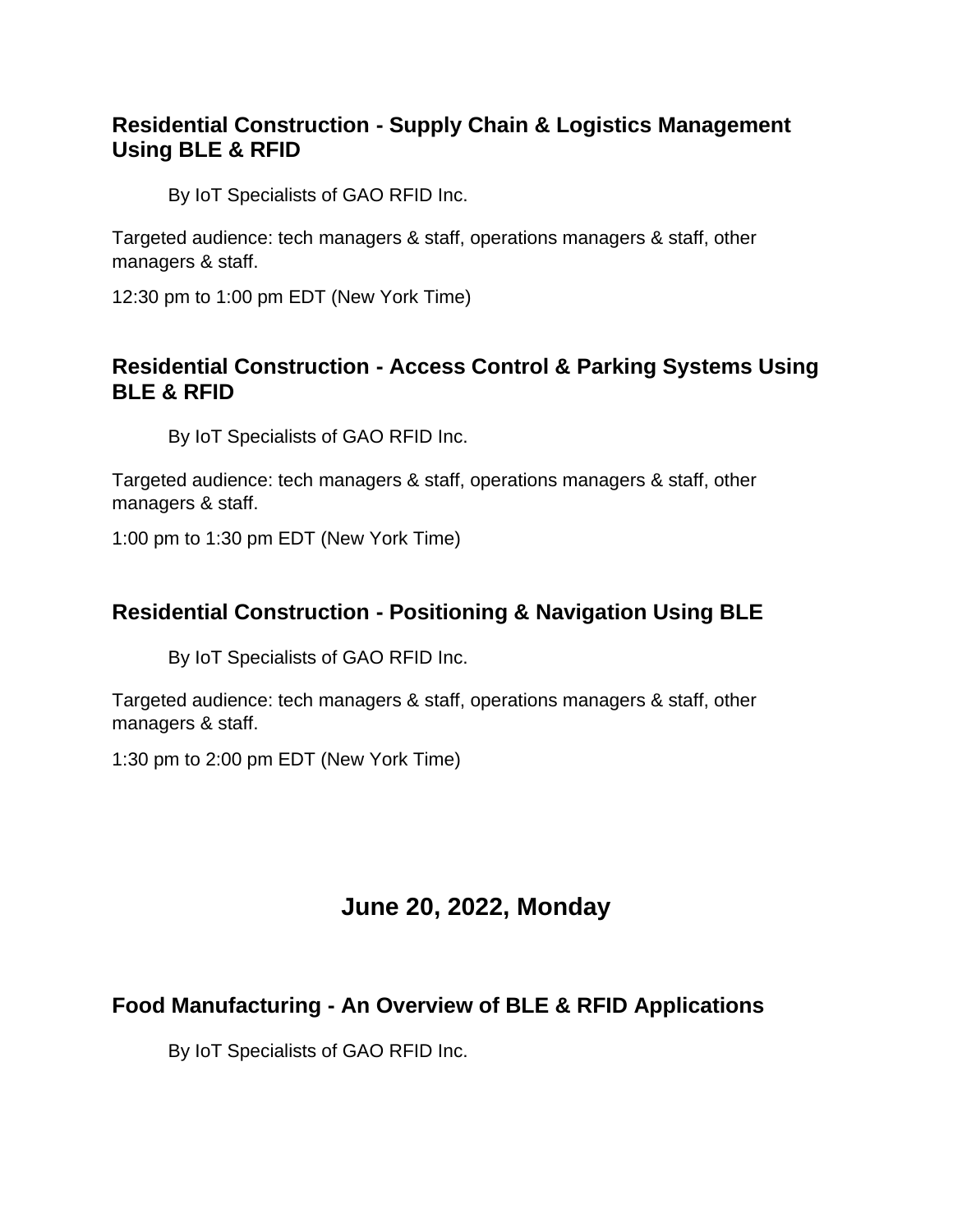10:00 am to 10:30 am EDT (New York Time)

# **Pig Farming - Asset Tracking Using BLE & RFID**

By IoT Specialists of GAO RFID Inc.

Targeted audience: tech managers & staff, operations managers & staff, other managers & staff.

10:30 am to 11:00 am EDT (New York Time)

# **Pig Farming - Personnel Tracking Using BLE & RFID**

By IoT Specialists of GAO RFID Inc.

Targeted audience: tech managers & staff, operations managers & staff, other managers & staff.

11:00 am to 11:30 am EDT (New York Time)

# **Pig Farming - Supply Chain & Logistics Management Using BLE & RFID**

By IoT Specialists of GAO RFID Inc.

Targeted audience: tech managers & staff, operations managers & staff, other managers & staff.

11:30 am to 12:00 pm EDT (New York Time)

# **Pig Farming - Access Control & Parking Systems Using BLE & RFID**

By IoT Specialists of GAO RFID Inc.

Targeted audience: tech managers & staff, operations managers & staff, other managers & staff.

12:00 pm to 12:30 pm EDT (New York Time)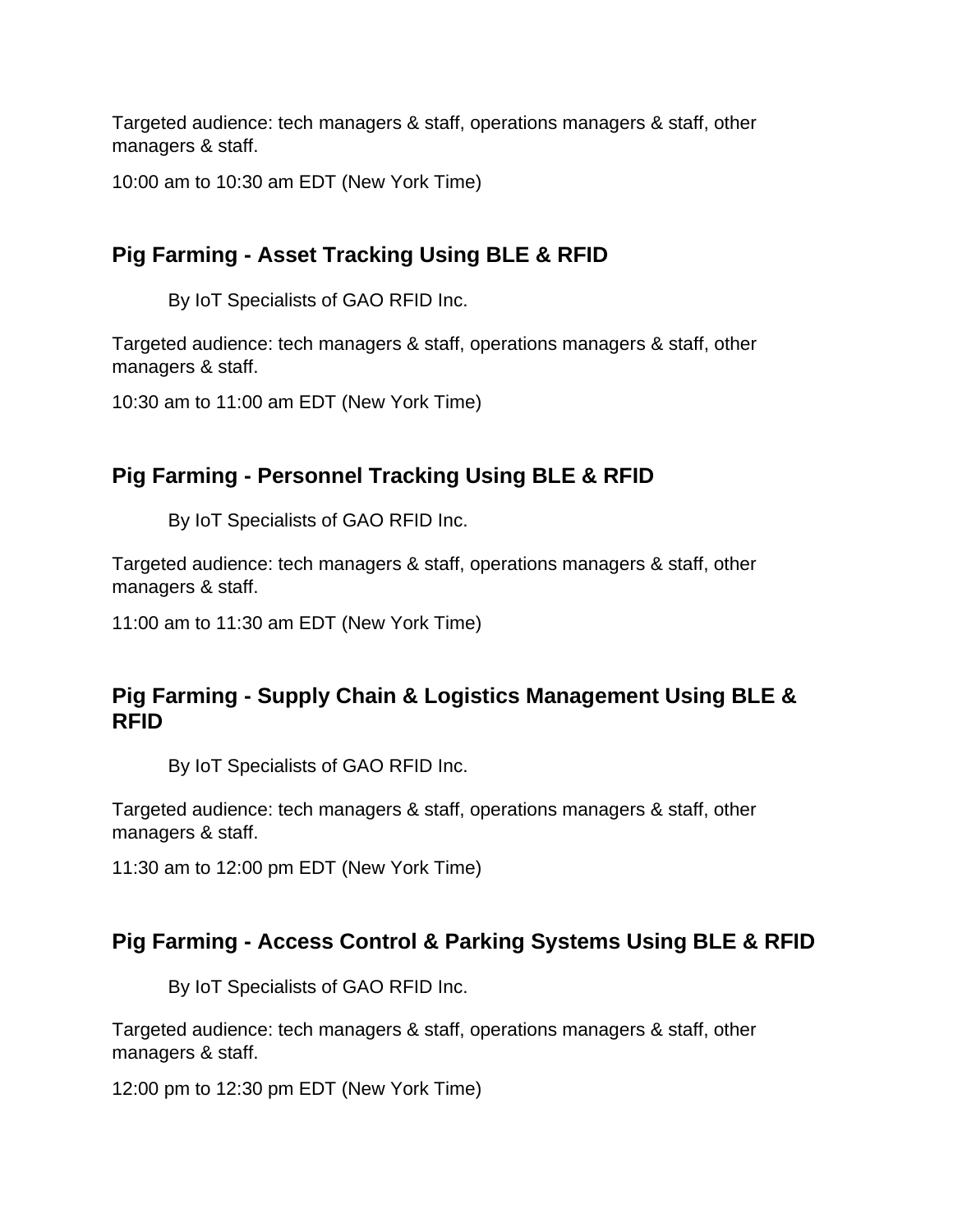# **Pig Farming - Positioning & Navigation Using BLE**

By IoT Specialists of GAO RFID Inc.

Targeted audience: tech managers & staff, operations managers & staff, other managers & staff.

12:30 pm to 1:00 pm EDT (New York Time)

### **Education, Banking & Government Institutions - An Overview of BLE & RFID Applications**

By IoT Specialists of GAO RFID Inc.

Targeted audience: tech managers & staff, operations managers & staff, other managers & staff.

1:00 pm to 1:30 pm EDT (New York Time)

# **Cow Farming - Asset Tracking Using BLE & RFID**

By IoT Specialists of GAO RFID Inc.

Targeted audience: tech managers & staff, operations managers & staff, other managers & staff.

1:30 pm to 2:00 pm EDT (New York Time)

# **June 21, 2022, Tuesday**

# **Cow Farming - Personnel Tracking Using BLE & RFID**

By IoT Specialists of GAO RFID Inc.

Targeted audience: tech managers & staff, operations managers & staff, other managers & staff.

10:00 am to 10:30 am EDT (New York Time)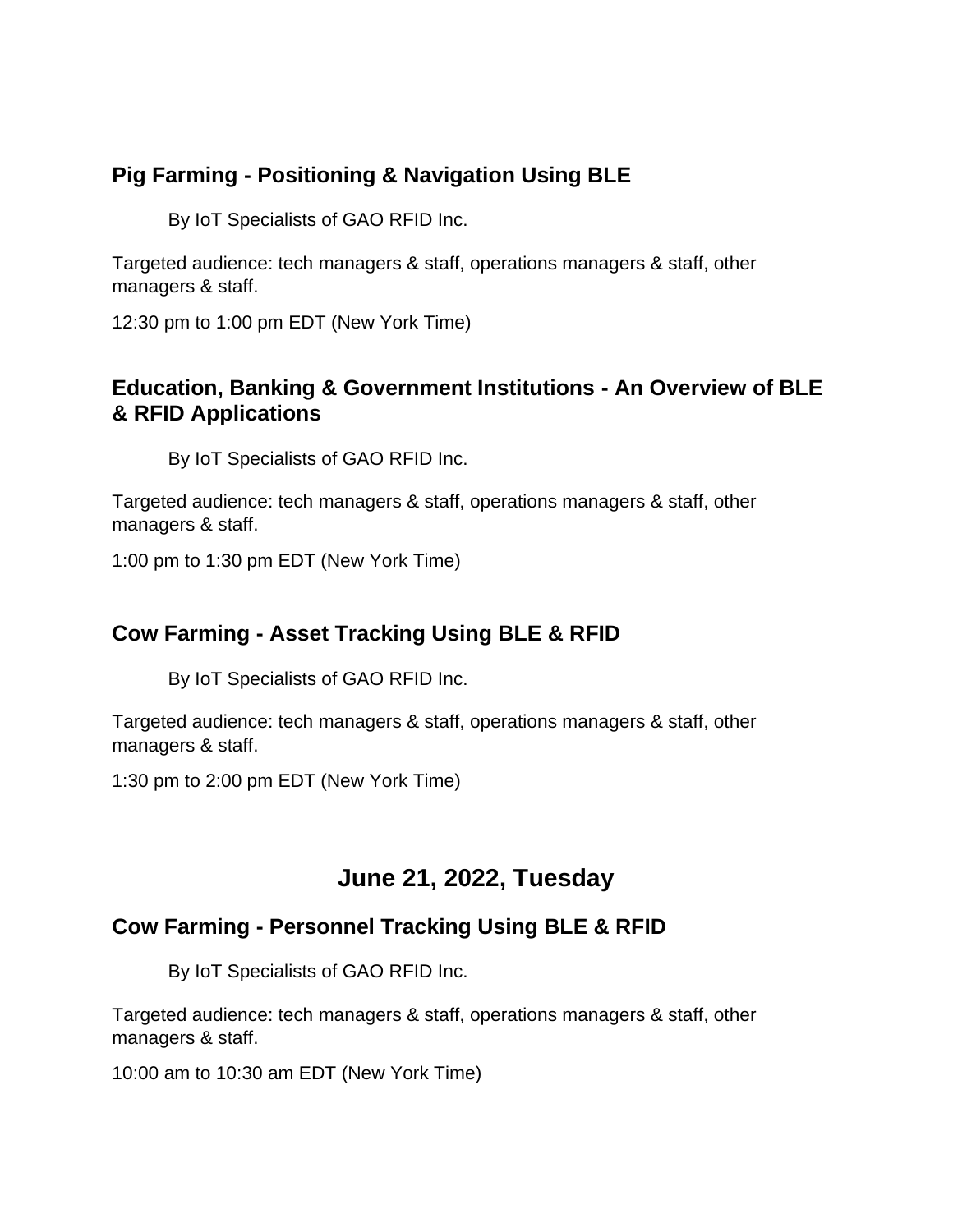### **Cow Farming - Supply Chain & Logistics Management Using BLE & RFID**

By IoT Specialists of GAO RFID Inc.

Targeted audience: tech managers & staff, operations managers & staff, other managers & staff.

10:30 am to 11:00 am EDT (New York Time)

#### **Cow Farming - Access Control & Parking Systems Using BLE & RFID**

By IoT Specialists of GAO RFID Inc.

Targeted audience: tech managers & staff, operations managers & staff, other managers & staff.

11:00 am to 11:30 am EDT (New York Time)

#### **Cow Farming - Positioning & Navigation Using BLE**

By IoT Specialists of GAO RFID Inc.

Targeted audience: tech managers & staff, operations managers & staff, other managers & staff.

11:30 am to 12:00 pm EDT (New York Time)

#### **Entertainment Industry - An Overview of BLE & RFID Applications**

By IoT Specialists of GAO RFID Inc.

Targeted audience: tech managers & staff, operations managers & staff, other managers & staff.

12:00 pm to 12:30 pm EDT (New York Time)

#### **Manufacturing - Asset Tracking Using BLE & RFID**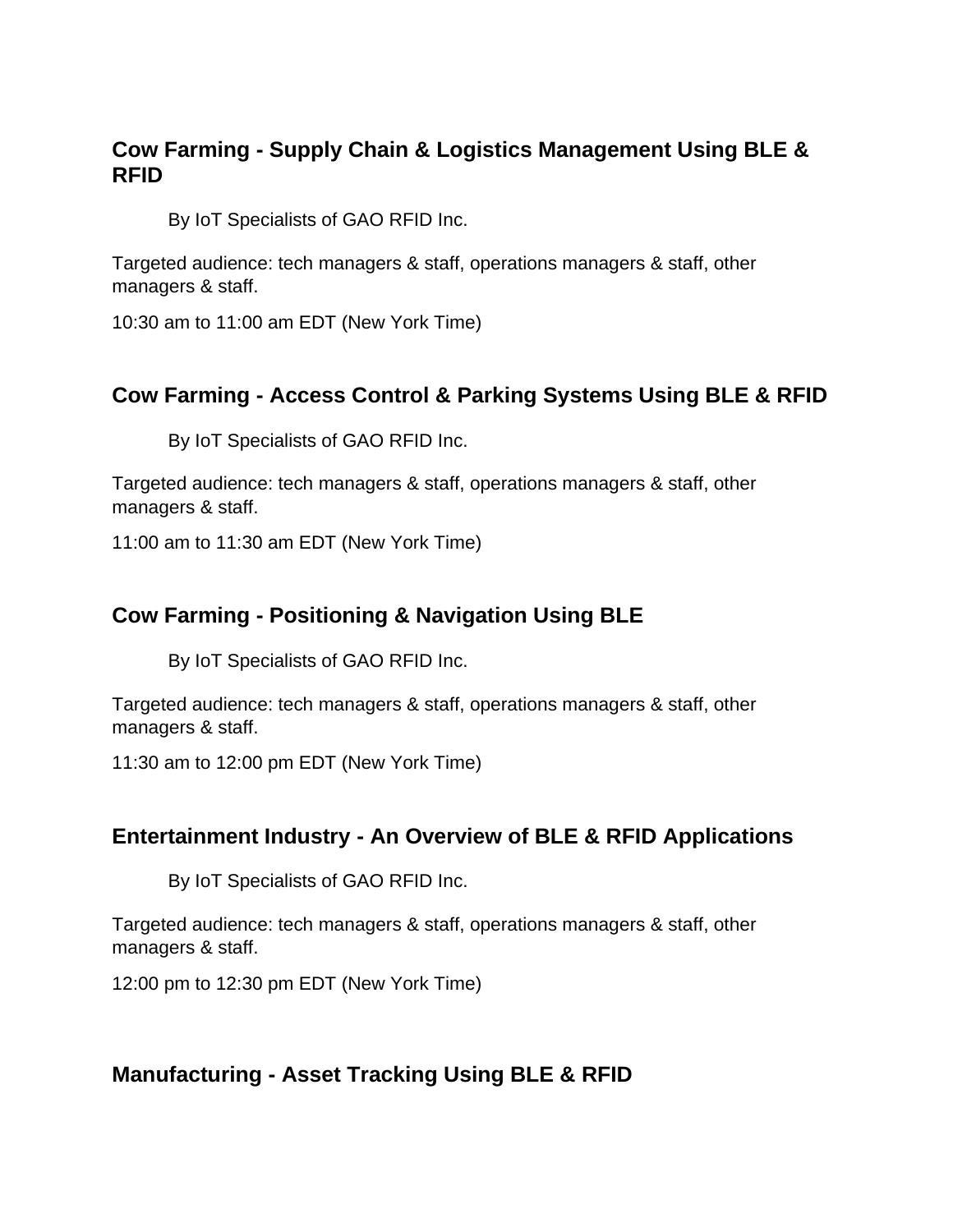Targeted audience: tech managers & staff, operations managers & staff, other managers & staff.

12:30 pm to 1:00 pm EDT (New York Time)

### **Manufacturing - Personnel Tracking Using BLE & RFID**

By IoT Specialists of GAO RFID Inc.

Targeted audience: tech managers & staff, operations managers & staff, other managers & staff.

1:00 pm to 1:30 pm EDT (New York Time)

#### **Manufacturing - Supply Chain & Logistics Management Using BLE & RFID**

By IoT Specialists of GAO RFID Inc.

Targeted audience: tech managers & staff, operations managers & staff, other managers & staff.

1:30 pm to 2:00 pm EDT (New York Time)

# **June 22, 2022, Wednesday**

#### **Manufacturing - Access Control & Parking Systems Using BLE & RFID**

By IoT Specialists of GAO RFID Inc.

Targeted audience: tech managers & staff, operations managers & staff, other managers & staff.

10:00 am to 10:30 am EDT (New York Time)

# **Manufacturing - Positioning & Navigation Using BLE**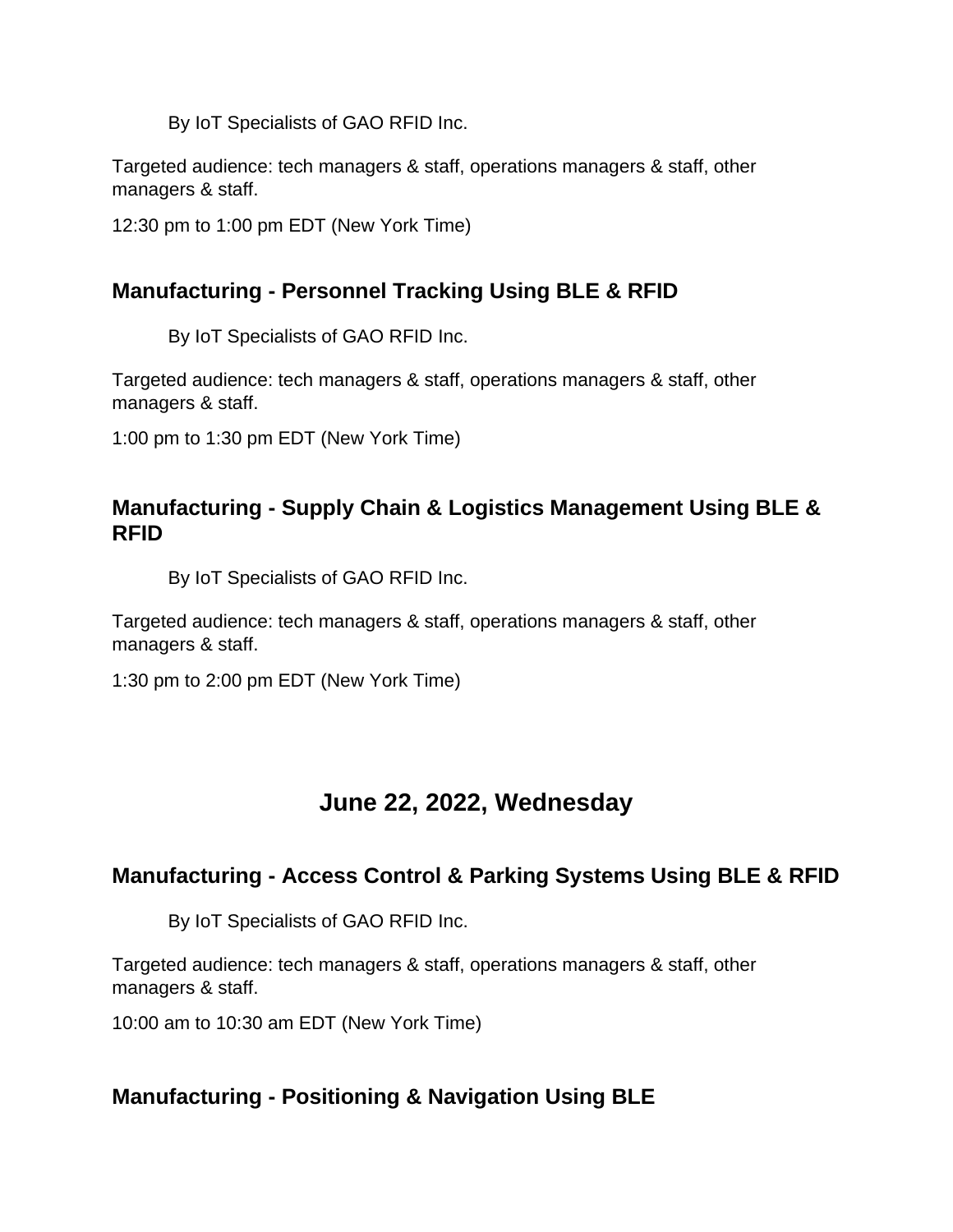Targeted audience: tech managers & staff, operations managers & staff, other managers & staff.

10:30 am to 11:00 am EDT (New York Time)

# **Tourism Industry - An Overview of BLE & RFID Applications**

By IoT Specialists of GAO RFID Inc.

Targeted audience: tech managers & staff, operations managers & staff, other managers & staff.

11:00 am to 11:30 am EDT (New York Time)

# **Agriculture - Asset Tracking Using BLE & RFID**

By IoT Specialists of GAO RFID Inc.

Targeted audience: tech managers & staff, operations managers & staff, other managers & staff.

11:30 am to 12:00 pm EDT (New York Time)

# **Agriculture - Personnel Tracking Using BLE & RFID**

By IoT Specialists of GAO RFID Inc.

Targeted audience: tech managers & staff, operations managers & staff, other managers & staff.

12:00 pm to 12:30 pm EDT (New York Time)

#### **Agriculture - Supply Chain & Logistics Management Using BLE & RFID**

By IoT Specialists of GAO RFID Inc.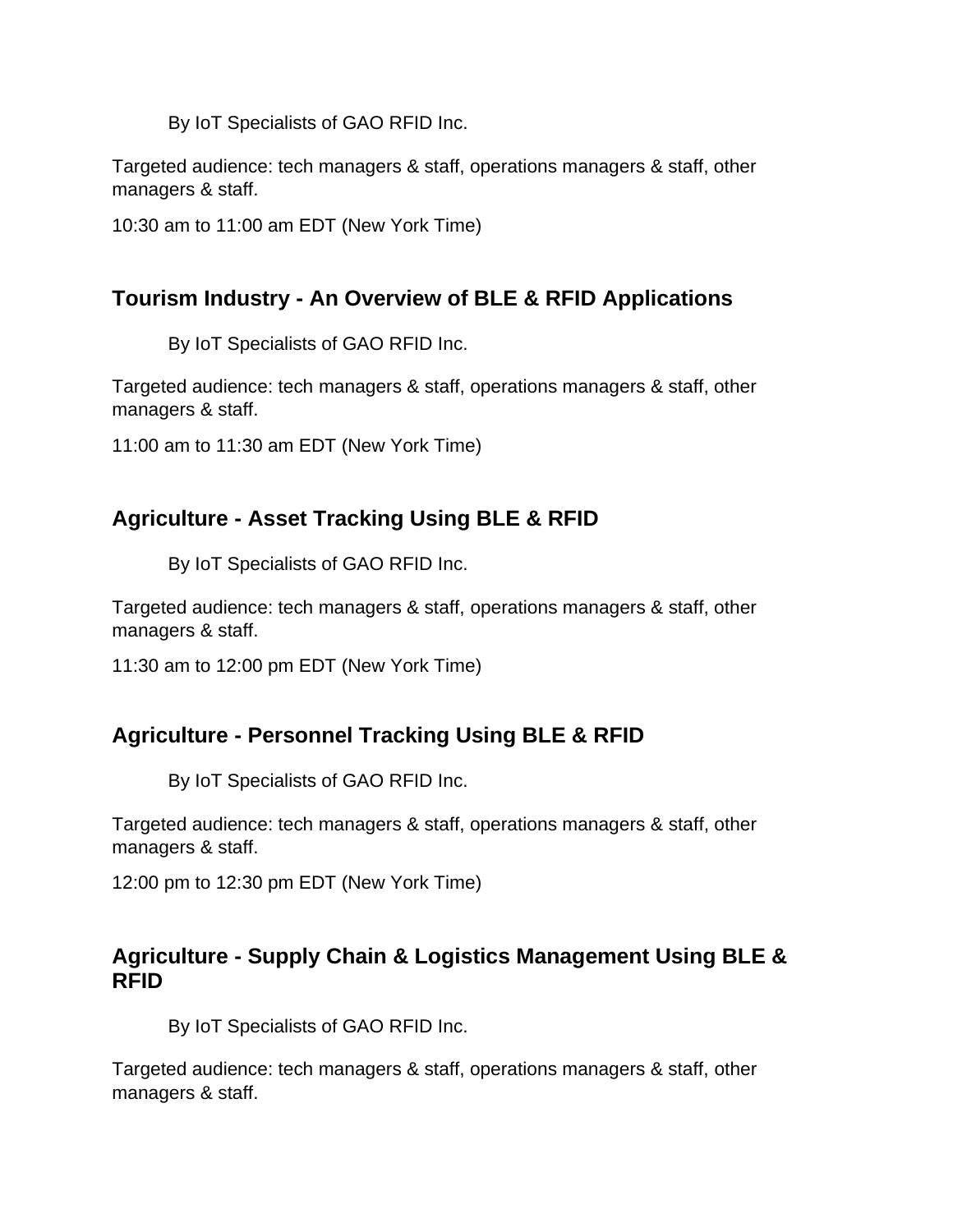12:30 pm to 1:00 pm EDT (New York Time)

# **Agriculture - Access Control & Parking Systems Using BLE & RFID**

By IoT Specialists of GAO RFID Inc.

Targeted audience: tech managers & staff, operations managers & staff, other managers & staff.

1:00 pm to 1:30 pm EDT (New York Time)

# **Agriculture - Positioning & Navigation Using BLE**

By IoT Specialists of GAO RFID Inc.

Targeted audience: tech managers & staff, operations managers & staff, other managers & staff.

1:30 pm to 2:00 pm EDT (New York Time)

# **June 23, 2022, Thursday**

# **Culture Industry - An Overview of BLE & RFID Applications**

By IoT Specialists of GAO RFID Inc.

Targeted audience: tech managers & staff, operations managers & staff, other managers & staff.

10:00 am to 10:30 am EDT (New York Time)

#### **Education, Banking & Government Institutions - Asset Tracking Using BLE & RFID**

By IoT Specialists of GAO RFID Inc.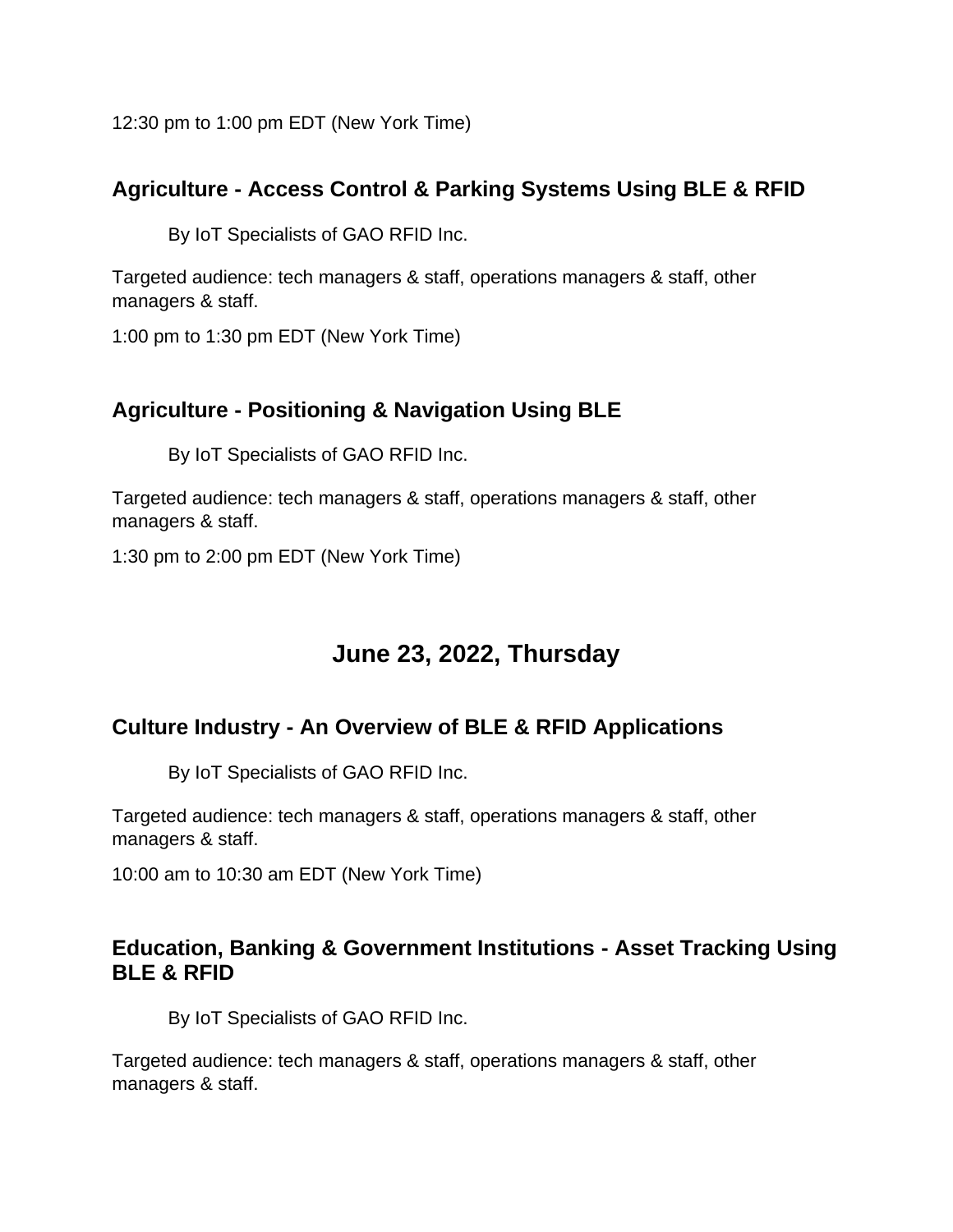10:30 am to 11:00 am EDT (New York Time)

#### **Education, Banking & Government Institutions - Personnel Tracking Using BLE & RFID**

By IoT Specialists of GAO RFID Inc.

Targeted audience: tech managers & staff, operations managers & staff, other managers & staff.

11:00 am to 11:30 am EDT (New York Time)

# **Education, Banking & Government Institutions - Supply Chain & Logistics Management Using BLE & RFID**

By IoT Specialists of GAO RFID Inc.

Targeted audience: tech managers & staff, operations managers & staff, other managers & staff.

11:30 am to 12:00 pm EDT (New York Time)

#### **Education, Banking & Government Institutions - Access Control & Parking Systems Using BLE & RFID**

By IoT Specialists of GAO RFID Inc.

Targeted audience: tech managers & staff, operations managers & staff, other managers & staff.

12:00 pm to 12:30 pm EDT (New York Time)

#### **Education, Banking & Government Institutions - Positioning & Navigation Using BLE**

By IoT Specialists of GAO RFID Inc.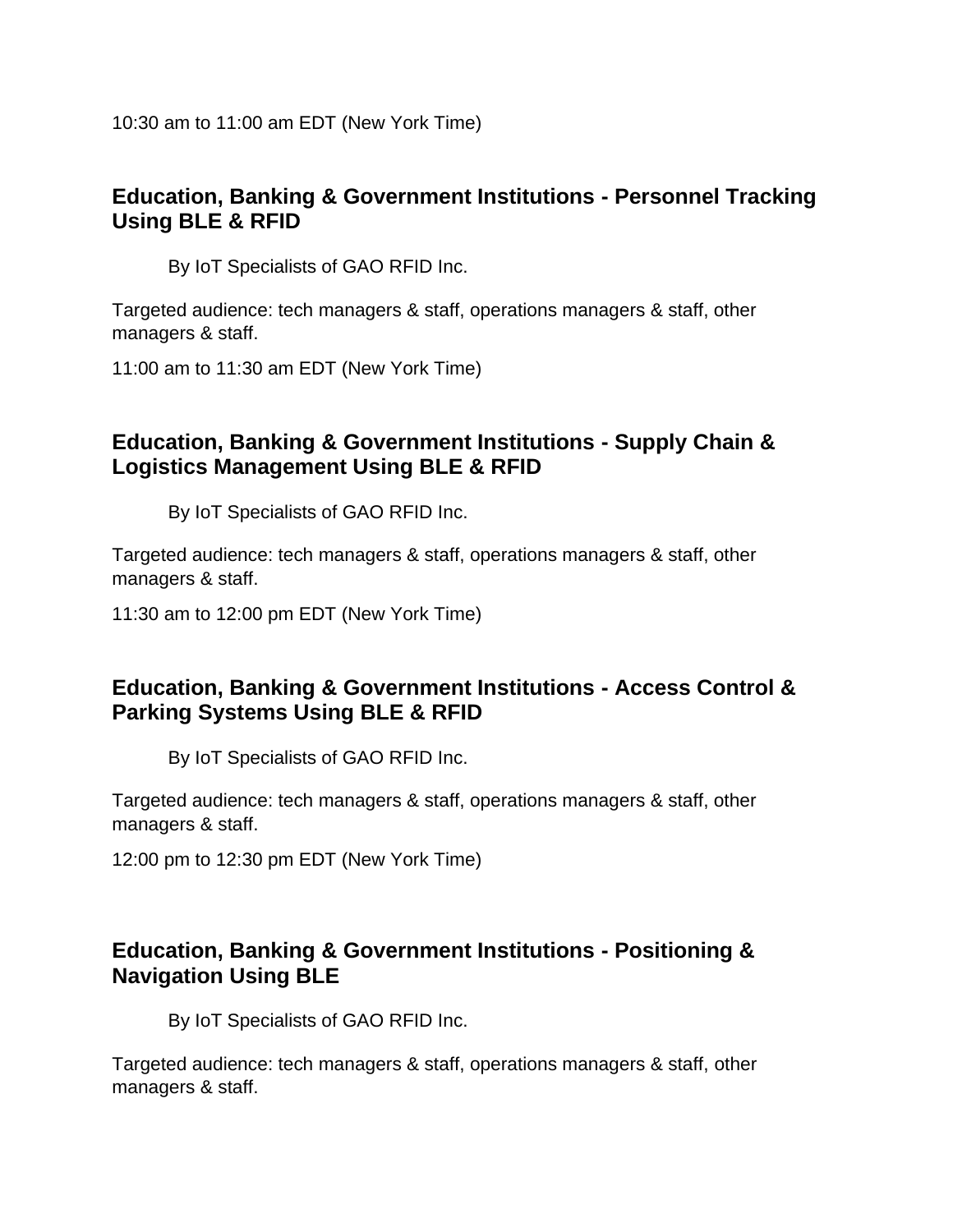12:30 pm to 1:00 pm EDT (New York Time)

# **Sports Industry - An Overview of BLE & RFID Applications**

By IoT Specialists of GAO RFID Inc.

Targeted audience: tech managers & staff, operations managers & staff, other managers & staff.

1:00 pm to 1:30 pm EDT (New York Time)

#### **Institutional & Commercial Construction - Asset Tracking Using BLE & RFID**

By IoT Specialists of GAO RFID Inc.

Targeted audience: tech managers & staff, operations managers & staff, other managers & staff.

1:30 pm to 2:00 pm EDT (New York Time)

# **June 24, 2022, Friday**

# **Institutional & Commercial Construction - Personnel Tracking Using BLE & RFID**

By IoT Specialists of GAO RFID Inc.

Targeted audience: tech managers & staff, operations managers & staff, other managers & staff.

10:00 am to 10:30 am EDT (New York Time)

# **Institutional & Commercial Construction - Supply Chain & Logistics Management Using BLE & RFID**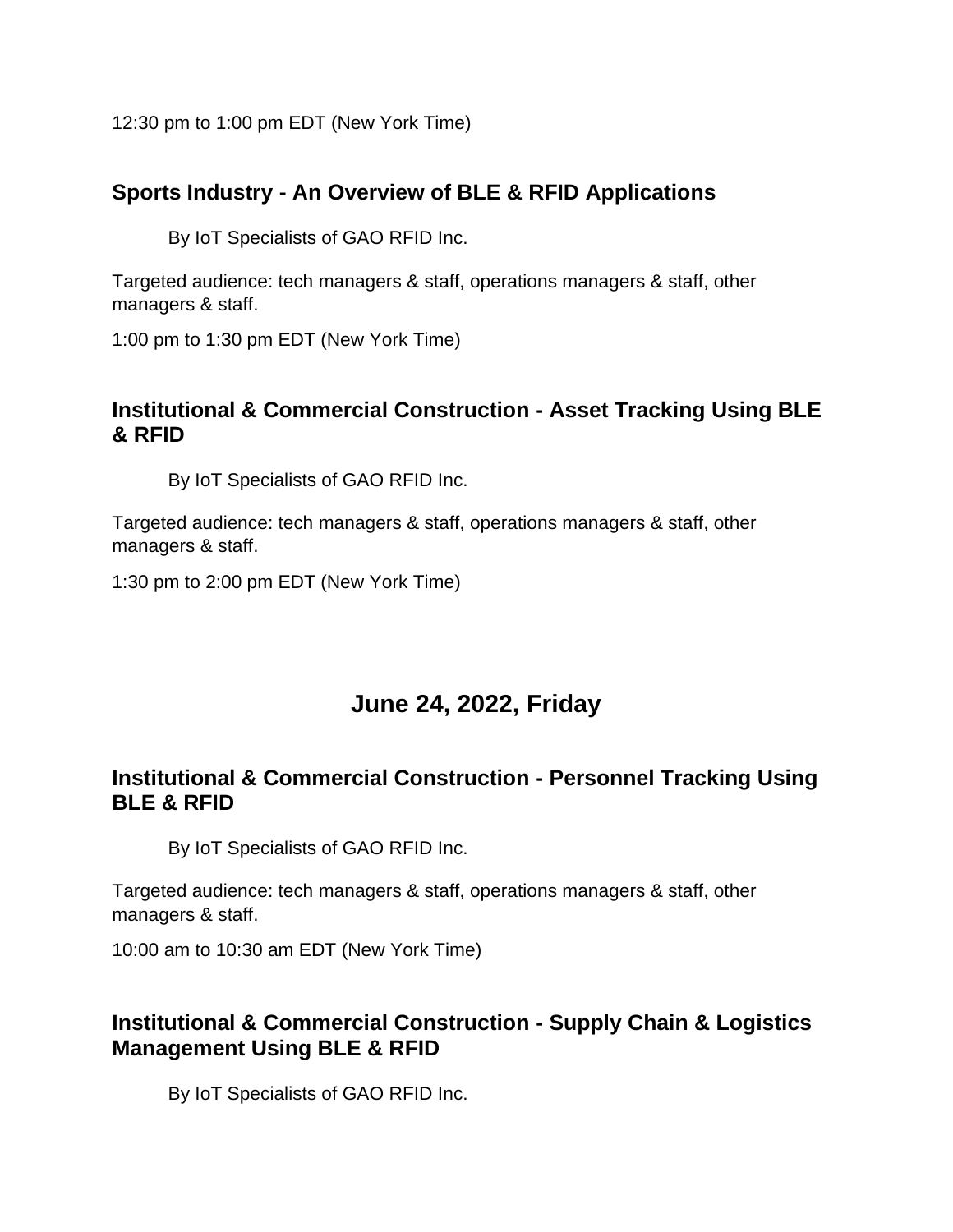10:30 am to 11:00 am EDT (New York Time)

# **Institutional & Commercial Construction - Access Control & Parking Systems Using BLE & RFID**

By IoT Specialists of GAO RFID Inc.

Targeted audience: tech managers & staff, operations managers & staff, other managers & staff.

11:00 am to 11:30 am EDT (New York Time)

#### **Institutional & Commercial Construction - Positioning & Navigation Using BLE**

By IoT Specialists of GAO RFID Inc.

Targeted audience: tech managers & staff, operations managers & staff, other managers & staff.

11:30 am to 12:00 pm EDT (New York Time)

# **Casinos & Gaming Industry - An Overview of BLE & RFID Applications**

By IoT Specialists of GAO RFID Inc.

Targeted audience: tech managers & staff, operations managers & staff, other managers & staff.

12:00 pm to 12:30 pm EDT (New York Time)

# **Entertainment Industry - Asset Tracking Using BLE & RFID**

By IoT Specialists of GAO RFID Inc.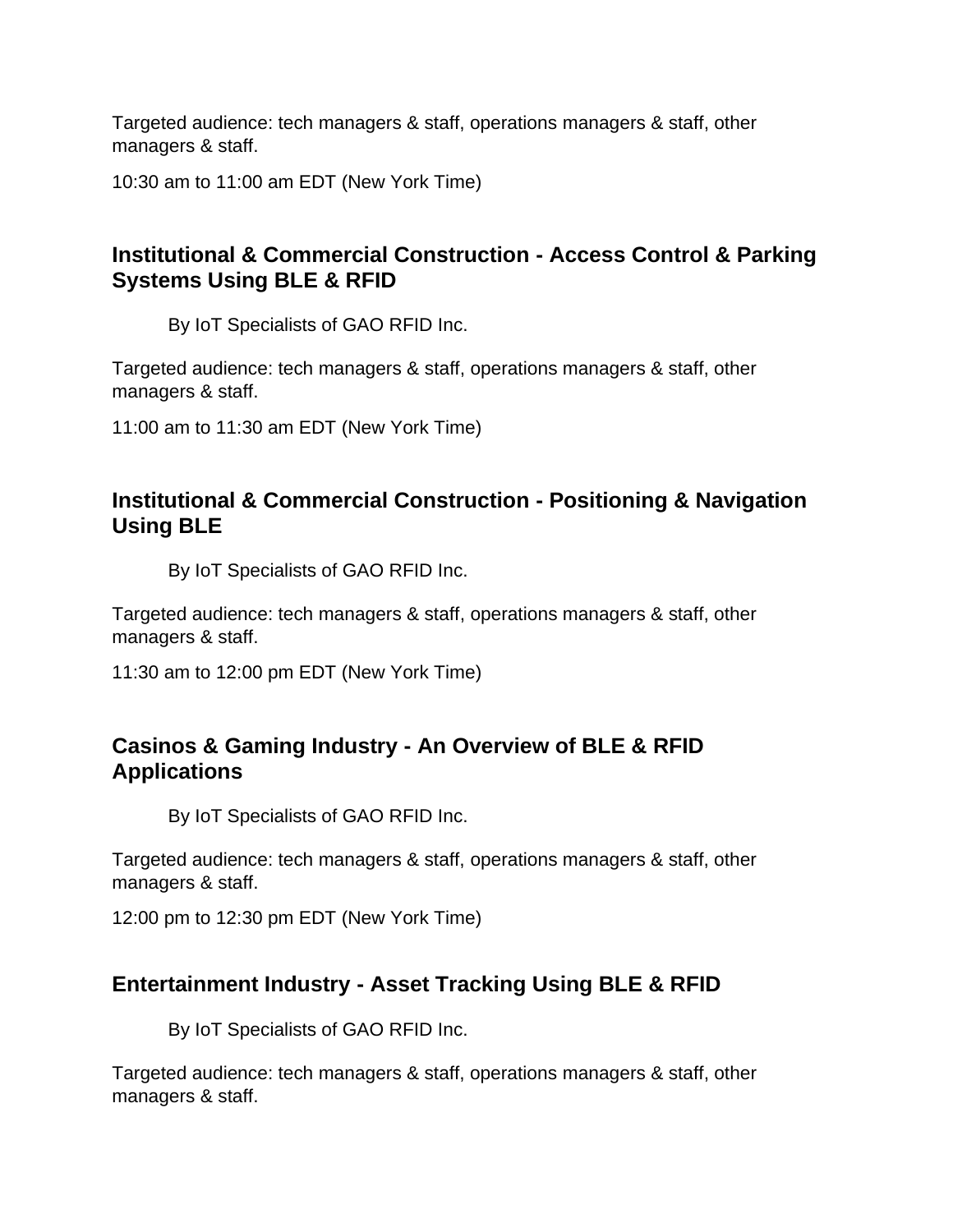12:30 pm to 1:00 pm EDT (New York Time)

### **Entertainment Industry - Personnel Tracking Using BLE & RFID**

By IoT Specialists of GAO RFID Inc.

Targeted audience: tech managers & staff, operations managers & staff, other managers & staff.

1:00 pm to 1:30 pm EDT (New York Time)

#### **Entertainment Industry - Supply Chain & Logistics Management Using BLE & RFID**

By IoT Specialists of GAO RFID Inc.

Targeted audience: tech managers & staff, operations managers & staff, other managers & staff.

1:30 pm to 2:00 pm EDT (New York Time)

# **June 27, 2022, Monday**

# **Entertainment Industry - Access Control & Parking Systems Using BLE & RFID**

By IoT Specialists of GAO RFID Inc.

Targeted audience: tech managers & staff, operations managers & staff, other managers & staff.

10:00 am to 10:30 am EDT (New York Time)

# **Entertainment Industry - Positioning & Navigation Using BLE**

By IoT Specialists of GAO RFID Inc.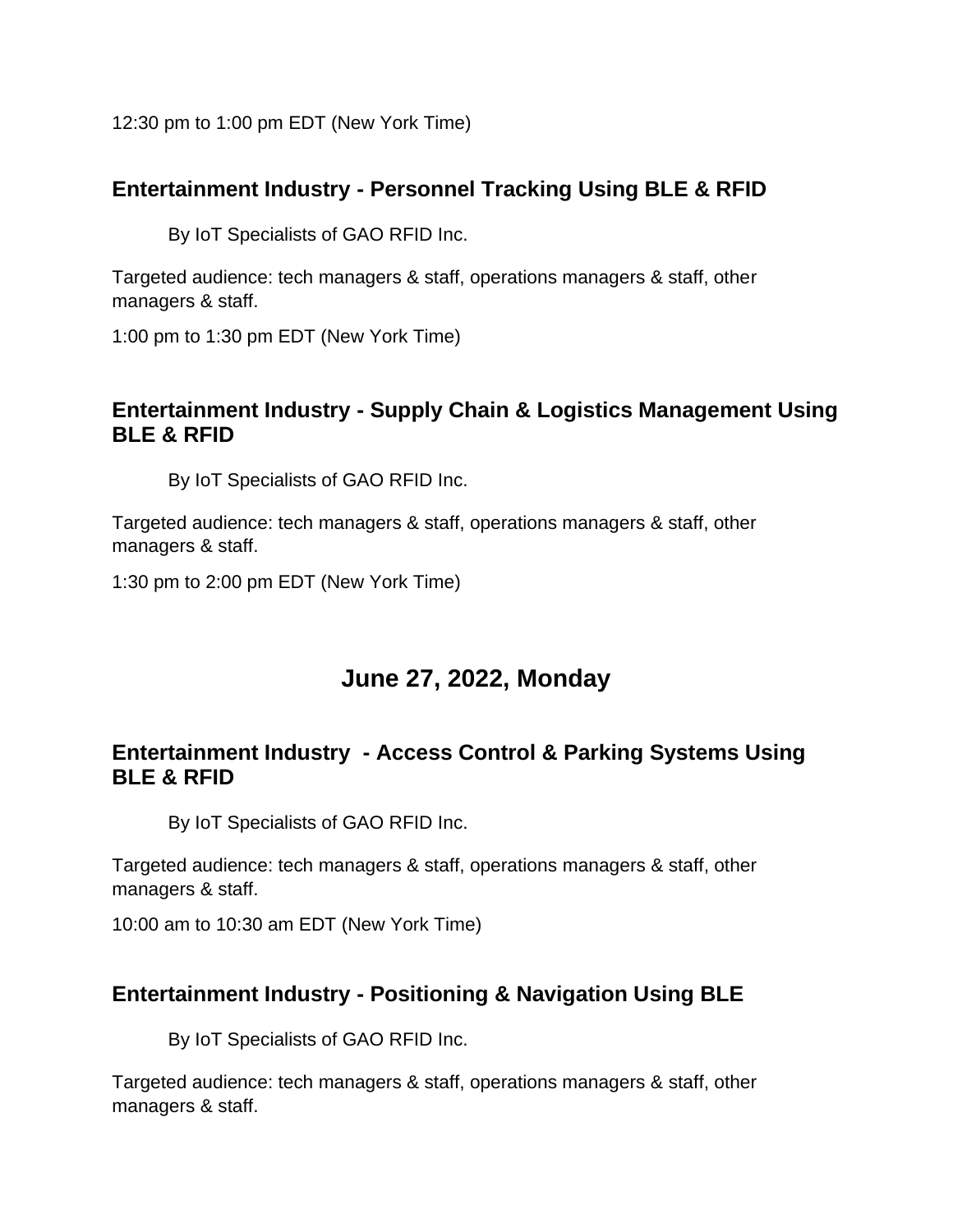10:30 am to 11:00 am EDT (New York Time)

### **Industrial Construction - An Overview of BLE & RFID Applications**

By IoT Specialists of GAO RFID Inc.

Targeted audience: tech managers & staff, operations managers & staff, other managers & staff.

11:00 am to 11:30 am EDT (New York Time)

# **Auto Parts Manufacturing - Asset Tracking Using BLE & RFID**

By IoT Specialists of GAO RFID Inc.

Targeted audience: tech managers & staff, operations managers & staff, other managers & staff.

11:30 am to 12:00 pm EDT (New York Time)

#### **Auto Parts Manufacturing - Personnel Tracking Using BLE & RFID**

By IoT Specialists of GAO RFID Inc.

Targeted audience: tech managers & staff, operations managers & staff, other managers & staff.

12:00 pm to 12:30 pm EDT (New York Time)

#### **Auto Parts Manufacturing - Supply Chain & Logistics Management Using BLE & RFID**

By IoT Specialists of GAO RFID Inc.

Targeted audience: tech managers & staff, operations managers & staff, other managers & staff.

12:30 pm to 1:00 pm EDT (New York Time)

#### **Auto Parts Manufacturing - Access Control & Parking Systems Using BLE & RFID**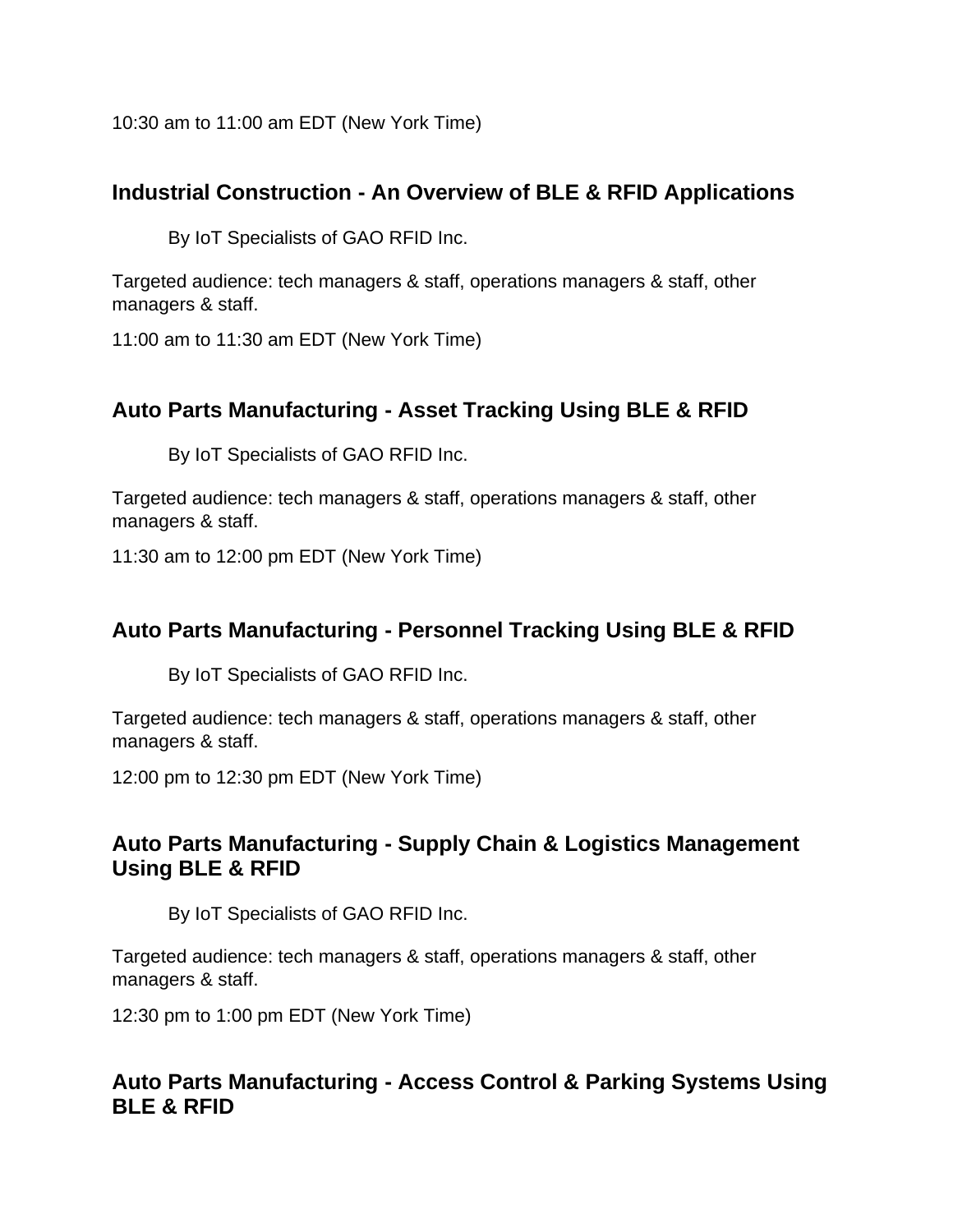Targeted audience: tech managers & staff, operations managers & staff, other managers & staff.

1:00 pm to 1:30 pm EDT (New York Time)

# **Auto Parts Manufacturing - Positioning & Navigation Using BLE**

By IoT Specialists of GAO RFID Inc.

Targeted audience: tech managers & staff, operations managers & staff, other managers & staff.

1:30 pm to 2:00 pm EDT (New York Time)

# **June 28, 2022, Tuesday**

# **Civil Engineering & Roads Construction - An Overview of BLE & RFID Applications**

By IoT Specialists of GAO RFID Inc.

Targeted audience: tech managers & staff, operations managers & staff, other managers & staff.

10:00 am to 10:30 am EDT (New York Time)

# **Gas Industry - Asset Tracking Using BLE & RFID**

By IoT Specialists of GAO RFID Inc.

Targeted audience: tech managers & staff, operations managers & staff, other managers & staff.

10:30 am to 11:00 am EDT (New York Time)

# **Gas Industry - Personnel Tracking Using BLE & RFID**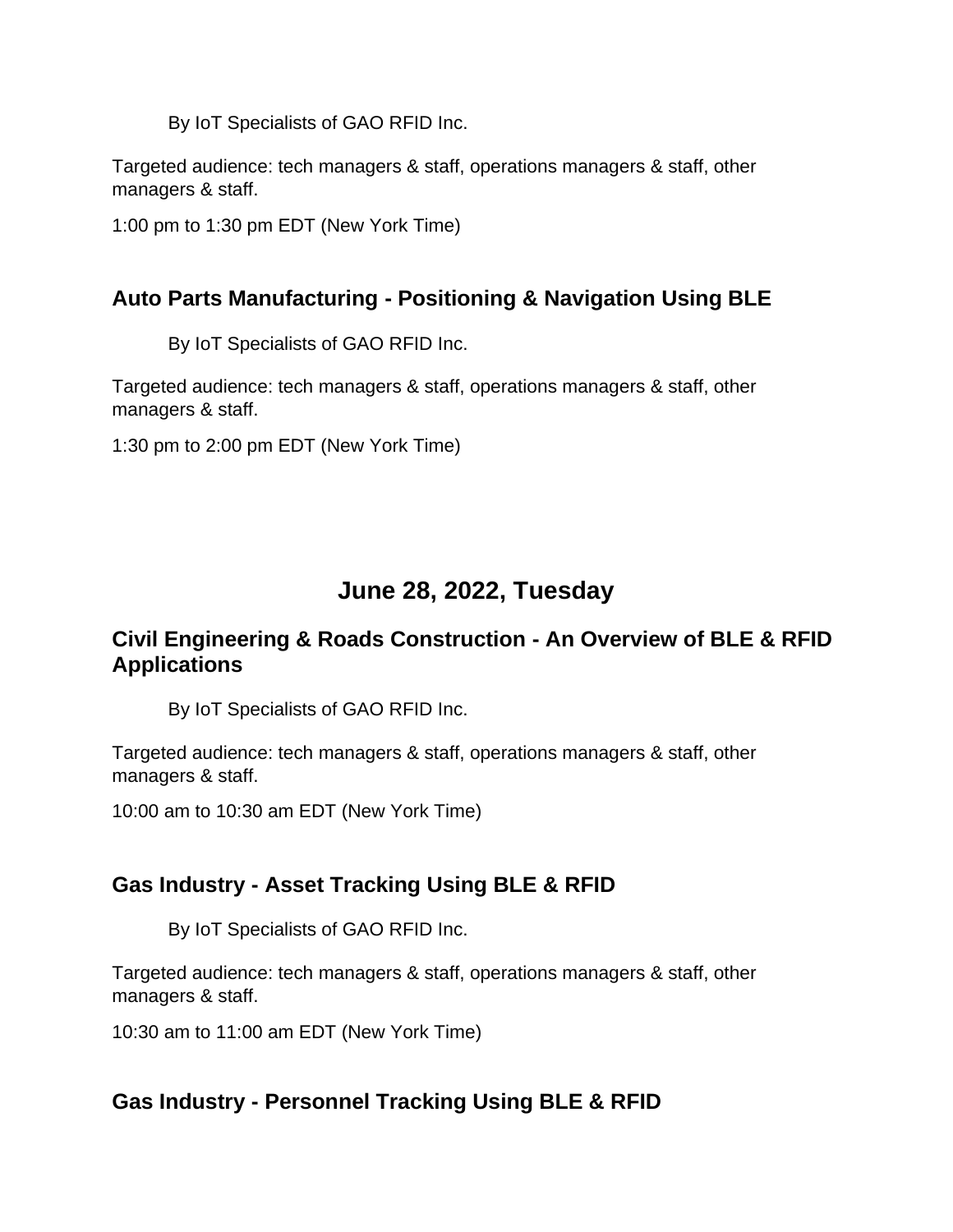Targeted audience: tech managers & staff, operations managers & staff, other managers & staff.

11:00 am to 11:30 am EDT (New York Time)

# **Gas Industry - Supply Chain & Logistics Management Using BLE & RFID**

By IoT Specialists of GAO RFID Inc.

Targeted audience: tech managers & staff, operations managers & staff, other managers & staff.

11:30 am to 12:00 pm EDT (New York Time)

# **Gas Industry - Access Control & Parking Systems Using BLE & RFID**

By IoT Specialists of GAO RFID Inc.

Targeted audience: tech managers & staff, operations managers & staff, other managers & staff.

12:00 pm to 12:30 pm EDT (New York Time)

# **Gas Industry - Positioning & Navigation Using BLE**

By IoT Specialists of GAO RFID Inc.

Targeted audience: tech managers & staff, operations managers & staff, other managers & staff.

12:30 pm to 1:00 pm EDT (New York Time)

# **Gas Industry - Sensing Applications Using BLE & RFID**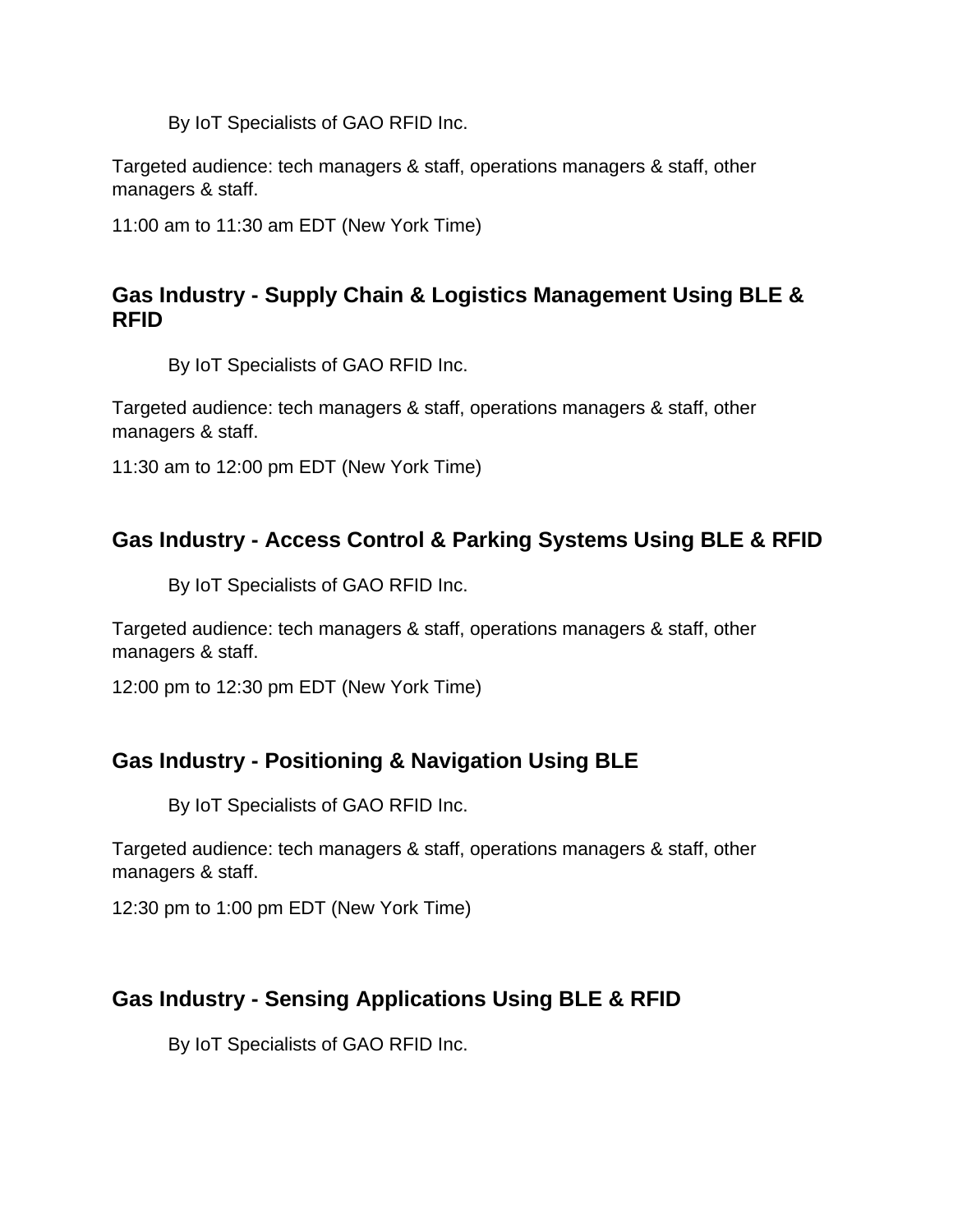1:00 pm to 1:30 pm EDT (New York Time)

# **Mining Industry - An Overview of BLE & RFID Applications**

By IoT Specialists of GAO RFID Inc.

Targeted audience: tech managers & staff, operations managers & staff, other managers & staff.

1:30 pm to 2:00 pm EDT (New York Time)

# **June 29, 2022, Wednesday**

# **Utility Industry - Asset Tracking Using BLE & RFID**

By IoT Specialists of GAO RFID Inc.

Targeted audience: tech managers & staff, operations managers & staff, other managers & staff.

10:00 am to 10:30 am EDT (New York Time)

# **Utility Industry - Personnel Tracking Using BLE & RFID**

By IoT Specialists of GAO RFID Inc.

Targeted audience: tech managers & staff, operations managers & staff, other managers & staff.

10:30 am to 11:00 am EDT (New York Time)

# **Utility Industry - Supply Chain & Logistics Management Using BLE & RFID**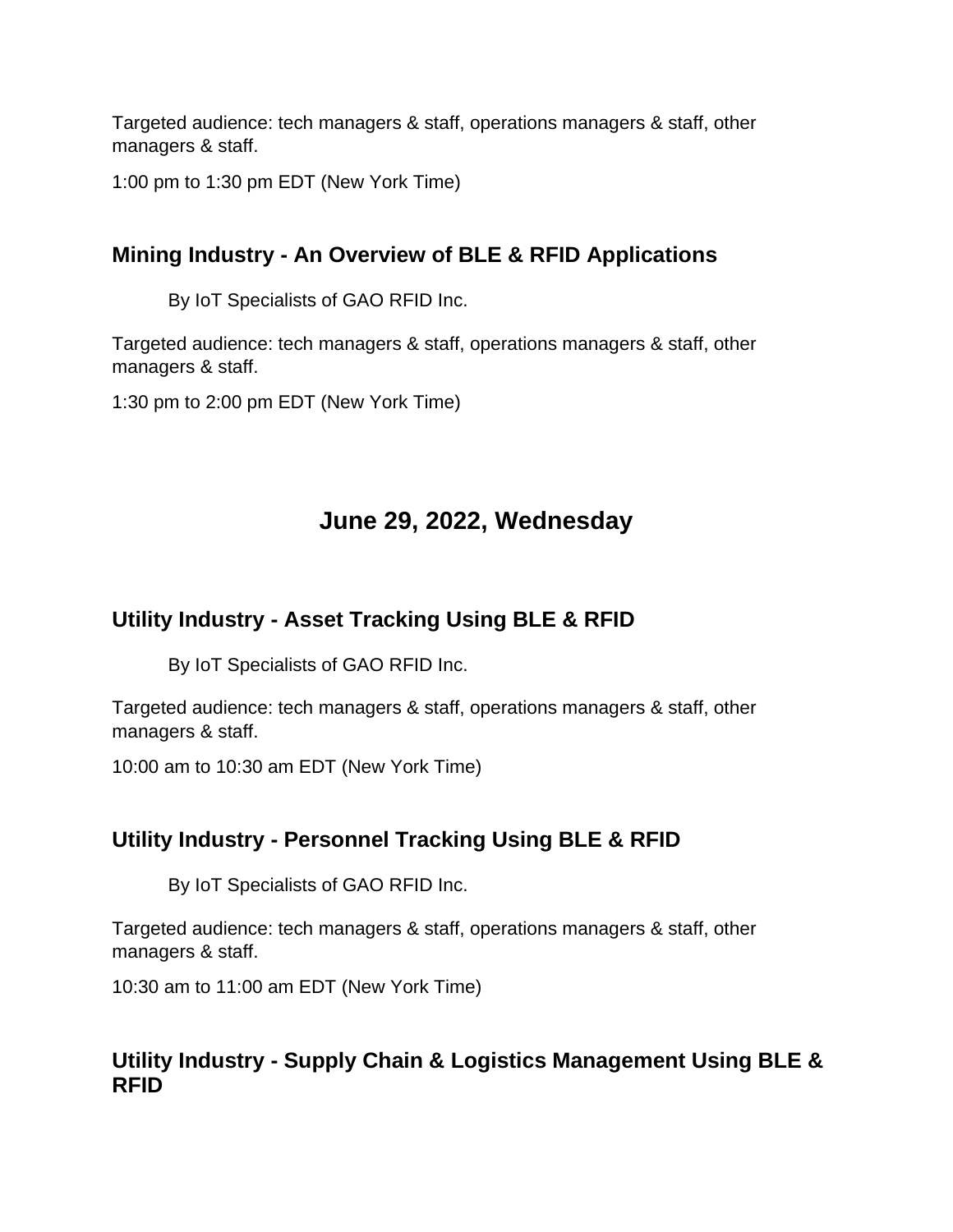Targeted audience: tech managers & staff, operations managers & staff, other managers & staff.

11:00 am to 11:30 am EDT (New York Time)

# **Utility Industry - Access Control & Parking Systems Using BLE & RFID**

By IoT Specialists of GAO RFID Inc.

Targeted audience: tech managers & staff, operations managers & staff, other managers & staff.

11:30 am to 12:00 pm EDT (New York Time)

# **Utility Industry - Positioning & Navigation Using BLE**

By IoT Specialists of GAO RFID Inc.

Targeted audience: tech managers & staff, operations managers & staff, other managers & staff.

12:00 pm to 12:30 pm EDT (New York Time)

# **Utility Industry -Sensing Applications Using BLE & RFID**

By IoT Specialists of GAO RFID Inc.

Targeted audience: tech managers & staff, operations managers & staff, other managers & staff.

12:30 pm to 1:00 pm EDT (New York Time)

# **Defense Industry - An Overview of BLE & RFID Applications**

By IoT Specialists of GAO RFID Inc.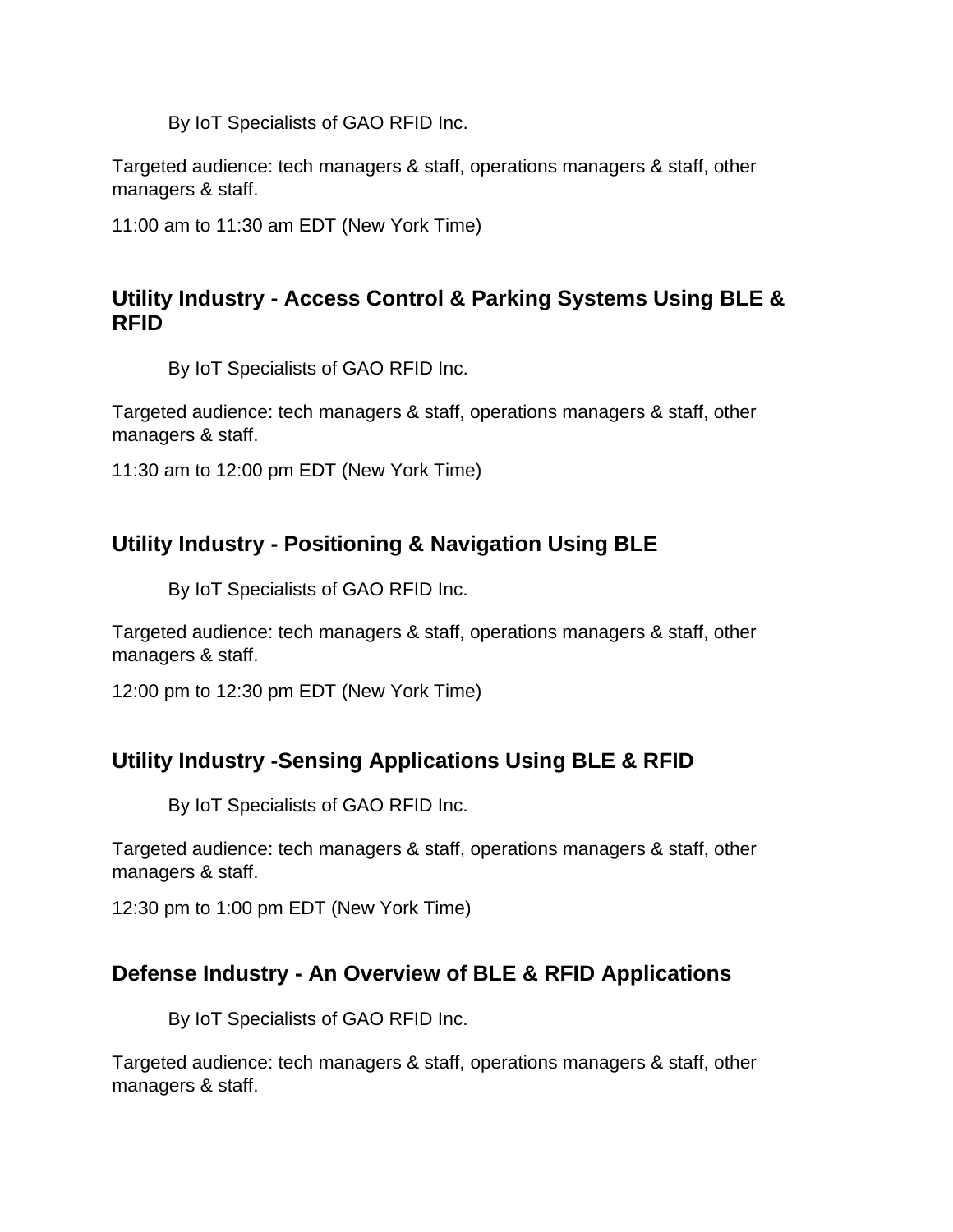1:00 pm to 1:30 pm EDT (New York Time)

### **Waste Management - Asset Tracking Using BLE & RFID**

By IoT Specialists of GAO RFID Inc.

Targeted audience: tech managers & staff, operations managers & staff, other managers & staff.

1:30 pm to 2:00 pm EDT (New York Time)

# **June 30, 2022, Thursday**

#### **Waste Management - Personnel Tracking Using BLE & RFID**

By IoT Specialists of GAO RFID Inc.

Targeted audience: tech managers & staff, operations managers & staff, other managers & staff.

10:00 am to 10:30 am EDT (New York Time)

#### **Waste Management - Supply Chain & Logistics Management Using BLE & RFID**

By IoT Specialists of GAO RFID Inc.

Targeted audience: tech managers & staff, operations managers & staff, other managers & staff.

10:30 am to 11:00 am EDT (New York Time)

#### **Waste Management - Access Control & Parking Systems Using BLE & RFID**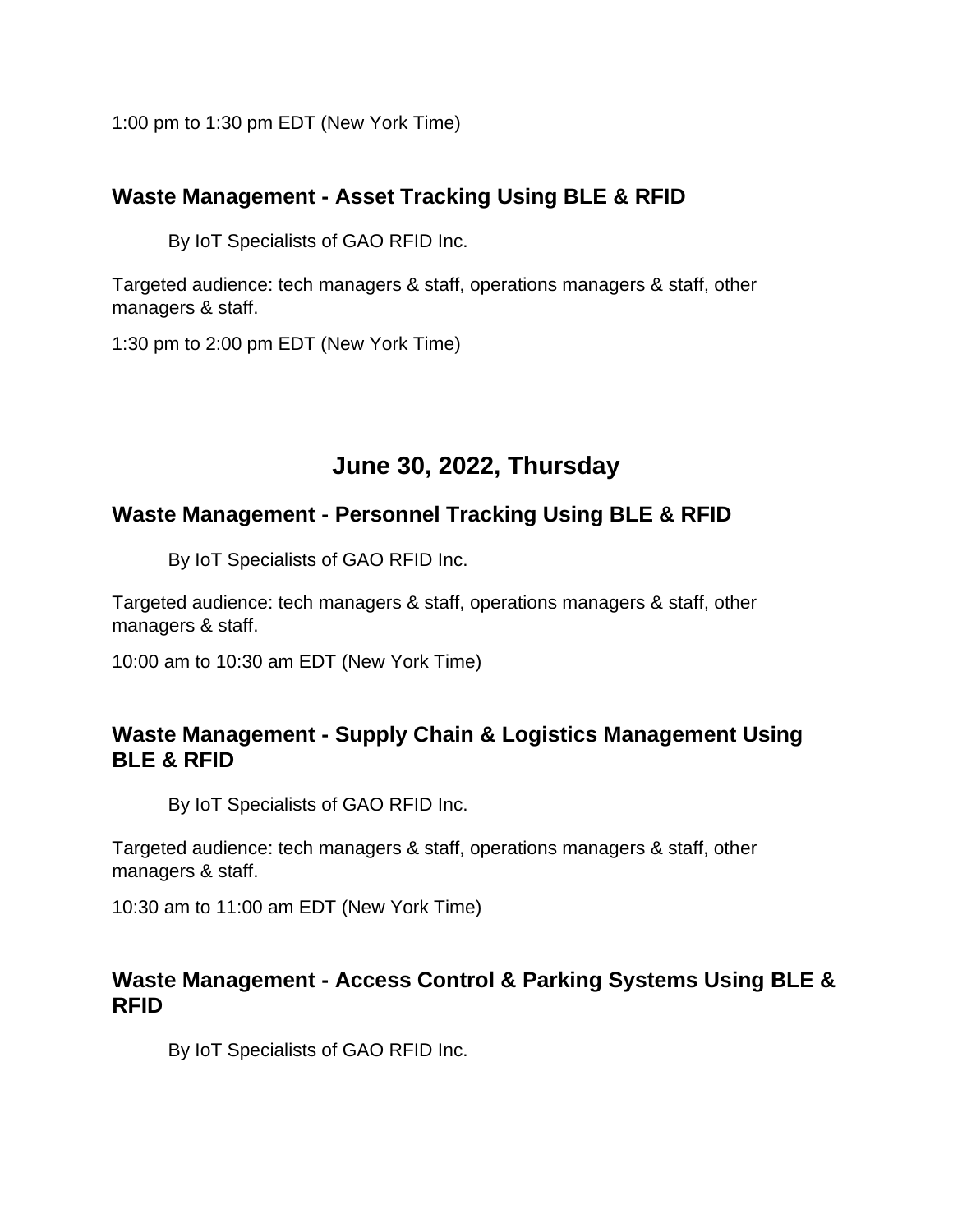11:00 am to 11:30 am EDT (New York Time)

# **Waste Management - Positioning & Navigation Using BLE**

By IoT Specialists of GAO RFID Inc.

Targeted audience: tech managers & staff, operations managers & staff, other managers & staff.

11:30 am to 12:00 pm EDT (New York Time)

#### **Waste Management - Sensing Applications Using BLE & RFID**

By IoT Specialists of GAO RFID Inc.

Targeted audience: tech managers & staff, operations managers & staff, other managers & staff.

12:00 pm to 12:30 pm EDT (New York Time)

#### **Auto Parts Manufacturing - An Overview of BLE & RFID Applications**

By IoT Specialists of GAO RFID Inc.

Targeted audience: tech managers & staff, operations managers & staff, other managers & staff.

12:30 pm to 1:00 pm EDT (New York Time)

# **Industrial Construction - Asset Tracking Using BLE & RFID**

By IoT Specialists of GAO RFID Inc.

Targeted audience: tech managers & staff, operations managers & staff, other managers & staff.

1:00 pm to 1:30 pm EDT (New York Time)